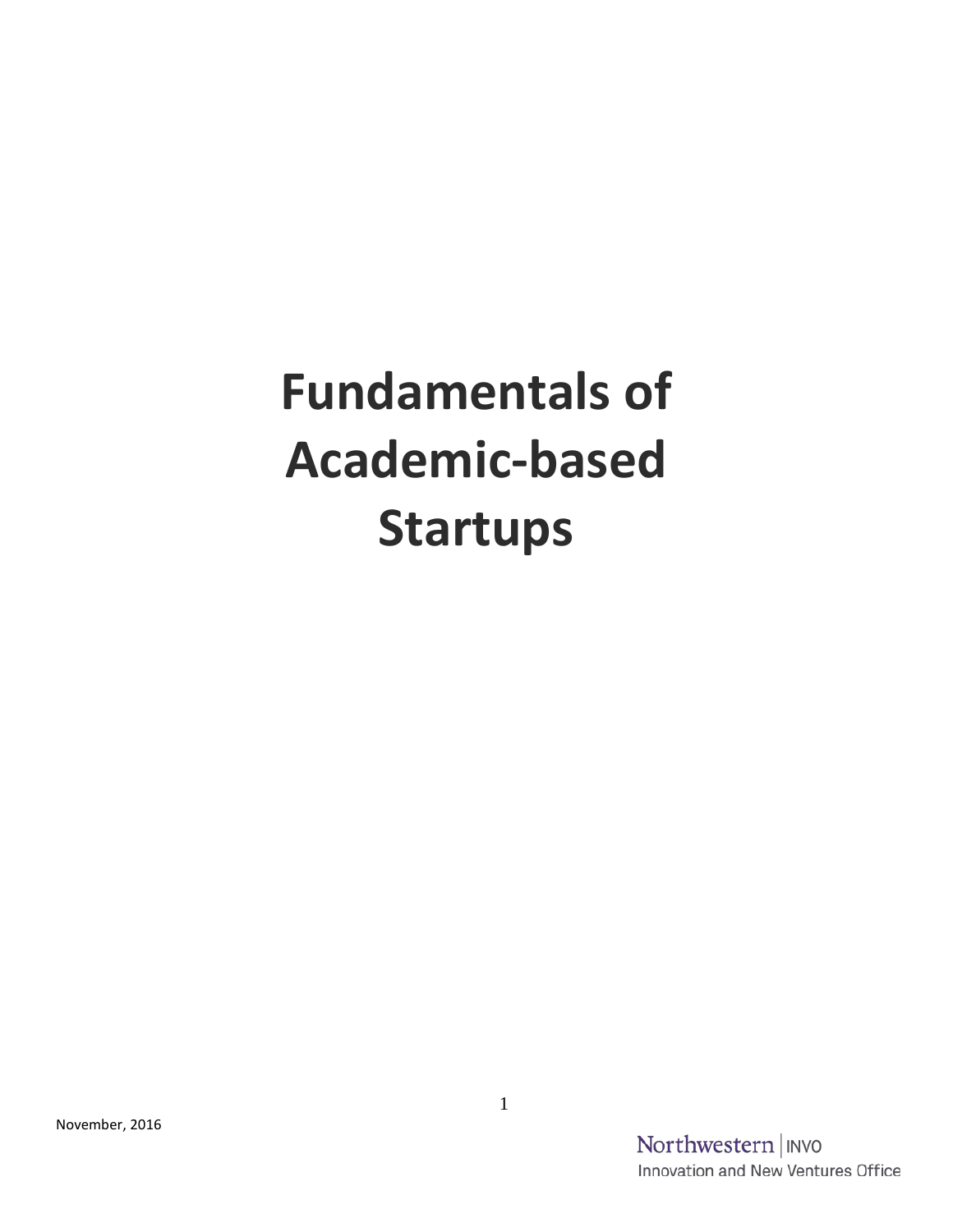Northwestern University Innovation and New Ventures Office (INVO) [www.invo.northwestern.edu](http://www.invo.northwestern.edu/)

#### Copyright ©2011 2016 Northwestern University

All rights reserved. All uses, in any form and any quantity, or by any means—electronic, mechanical, photocopying, recording or otherwise—must include the following attribution:

From Northwestern's Guide to Starting a Company: Fundamentals of Academic-based Startups

No other copyright, byline, or appearance of mutual ownership may appear on the copyrighted materials. Under no circumstances can materials be distributed for commercial use without specific written permission.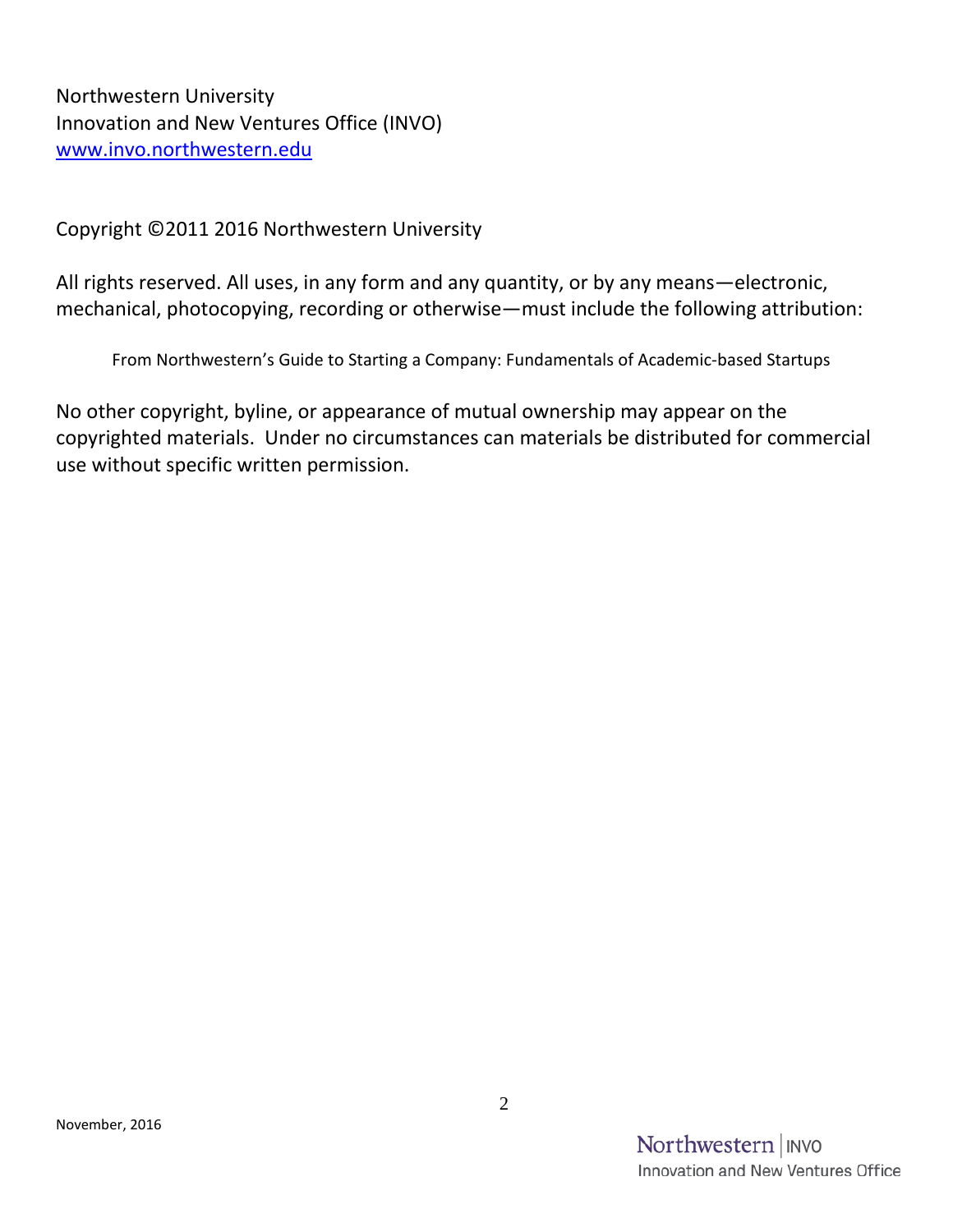# **Table of Contents**

## Contents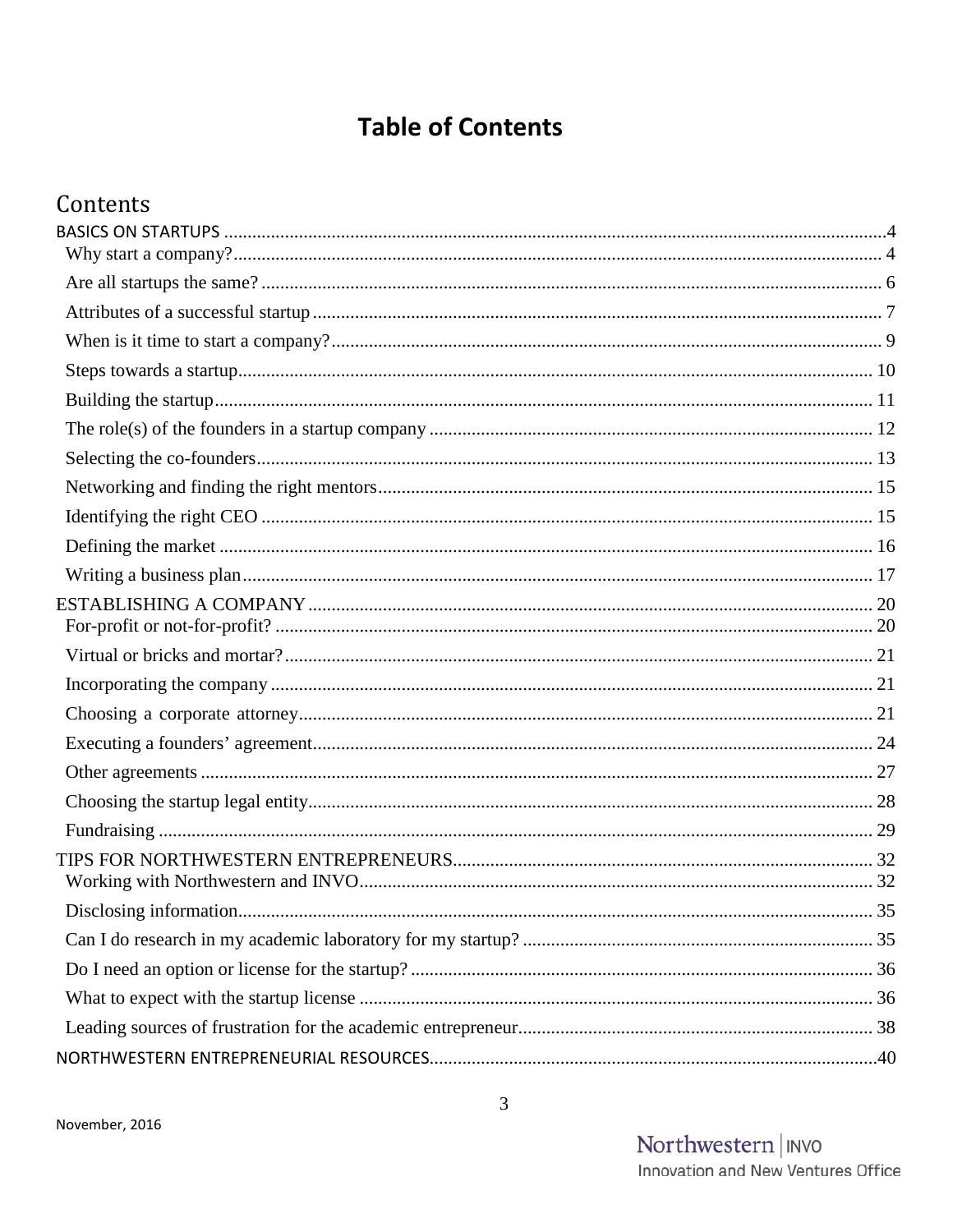# <span id="page-3-0"></span>**BASICS ON STARTUPS**

Northwestern's innovations are flowing at an accelerated rate. Our faculty and students are transforming their inventions into startups that trigger and drive economic development. This guide attempts to provide a roadmap for faculty and students who are thinking about starting a technology company, highlighting the common pitfalls to be expected along the way.

Starting a company is a life-changing event that brings together a breadth of experiences and extreme emotions: from the allure of anticipated wealth and societal impact to the frustrations of continuous set-backs and working with a tight budget. The best entrepreneurs are motivated by the challenges and thrive on the ups and downs. Instead of feeling defeated by a failed attempt, they are eager to get back in the game and start again.

Whether you are a new academic entrepreneur or a serial entrepreneur, the Innovation and New Ventures Office (INVO) will help you navigate the process.

## <span id="page-3-1"></span>**Why start a company?**

While there are many motivations to start a company, from the commercial point of view there is only one reason: to make profits by selling products or services.

In general, academic entrepreneurs are "technology-driven," whereas investors are "marketdriven." With these differences, there exists a dichotomy between academic and corporate cultures, the former focused on cutting-edge technologies which drive the market versus the other focused on how technologies respond to existing market needs. This difference reflects an essential disconnect between the academic and corporate cultures.

Perhaps the most important lesson to be learned from this guide is that entrepreneurs should ensure that their technology satisfies a need in the market. Investors would prefer to deal with researchers who espouse one of the five **bold-faced** motivations shown in **Table 1**. Such motivations indicate that the researcher is starting a company to satisfy a market need rather than to benefit their academic research.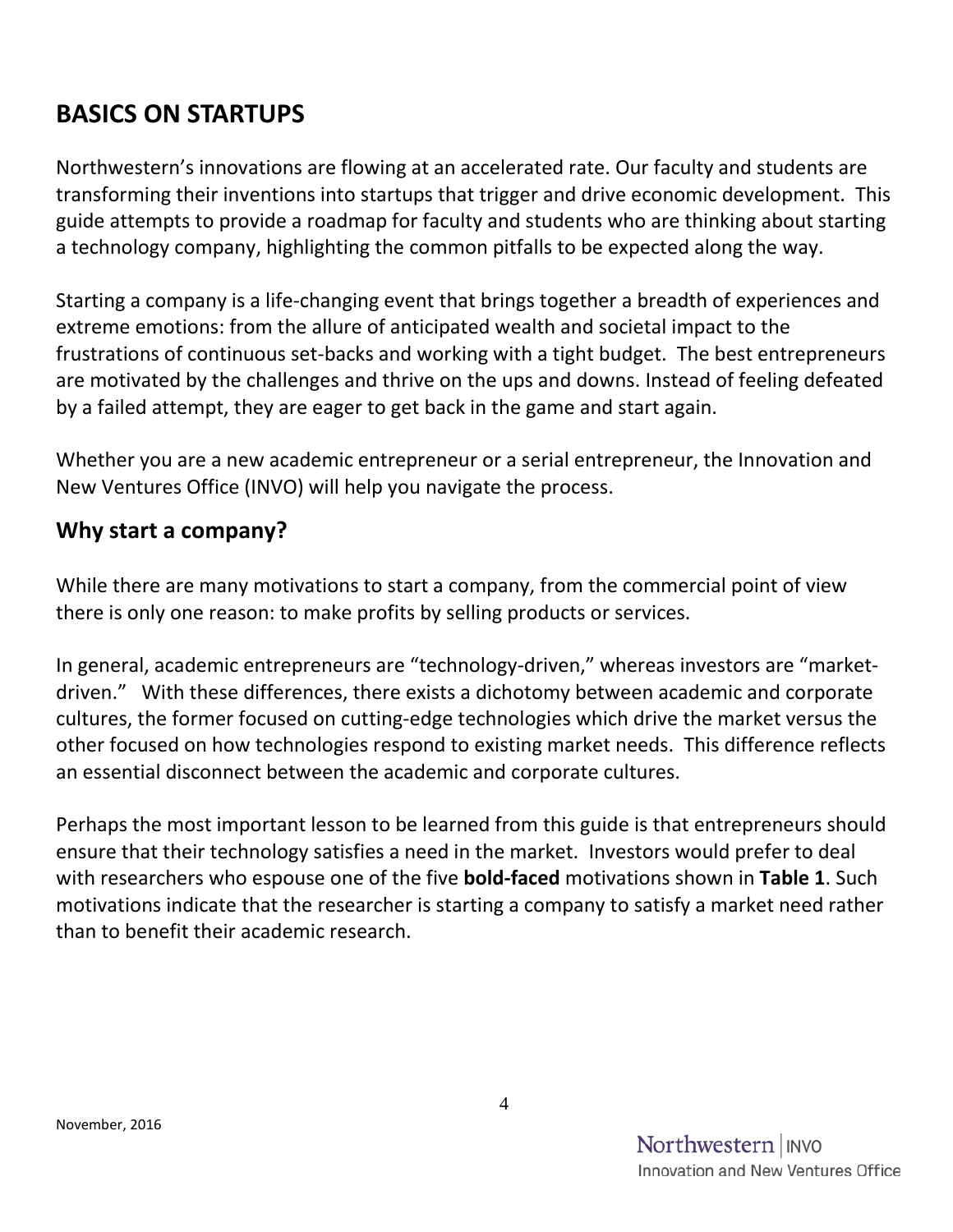#### **TABLE 1: Why Academic Researchers Say They Want to Form New Companies**

| <b>Motivations</b>       | <b>Reasoning</b>                                     | <b>Expectations</b>              |
|--------------------------|------------------------------------------------------|----------------------------------|
| A friend's suggestion    | He or she heard about my research and                | Forming a company must be        |
|                          | suggested that I should look into starting a         | easy.                            |
|                          | company.                                             |                                  |
| Following others         | My research is every bit as good as that of          | If that person can do it, I      |
|                          | a colleague who has been successful in               | should be able to do it too.     |
|                          | starting and running a company.                      |                                  |
| Additional grant funding | I sit on a panel that reviews federal SBIR           | We'll be able to do a lot more   |
|                          | [Small Business Innovation Research]                 | research by tapping into this    |
|                          | grant applications, and my unfunded                  | new source of grant money.       |
|                          | regular proposals are better than those              |                                  |
|                          | that get funded under SBIR. A company                |                                  |
|                          | might be an easy source of money to                  |                                  |
|                          | support my research, so why not form                 |                                  |
|                          | one?                                                 |                                  |
| Easy money               | Getting investors to pay for my research             | Investors are happy to fund      |
|                          | may be a better prospect than writing                | good research.                   |
|                          | federal grants.                                      |                                  |
| The rest is easy         | All the hard work has already been done in           | People will want to invest in    |
|                          | my laboratory, so now it's time to turn the          | my company because the           |
|                          | project over to a company for product                | remaining                        |
|                          | development.                                         | work is relatively trivial.      |
| The captive company      | A startup will be able to pursue the ideas           | I'll have this outside company   |
|                          | from my lab through to                               | that does whatever I tell it to. |
|                          | commercialization.                                   |                                  |
|                          | Alternatively: The company will augment              |                                  |
|                          | my research by doing things that I don't             |                                  |
|                          | have the time or money for, such as                  |                                  |
|                          | running routine analyses and constructing            |                                  |
|                          | prototypes.                                          |                                  |
| Becoming rich            | A startup is a relatively quick way to               | In five to ten years, I'll be    |
|                          | become rich.                                         | really wealthy.                  |
| I'm the boss             | Starting a new company sounds better                 | I can be chief executive of my   |
|                          | than getting a job at an existing one.               | own company and not have to      |
|                          |                                                      | work for others.                 |
| Persistence              | No existing company has wanted to                    | We'll do what it takes to form   |
|                          | license my technology and I am                       | a company to get this            |
|                          | committed to getting it to the                       | technology                       |
|                          | marketplace, so it's time to start my own            | out there.                       |
| <b>Market demand</b>     | company.<br>I have been approached by people asking, | There appears to be a market     |
|                          | "How can I get one of those things?"                 | for my product.                  |
|                          | This would be an opportunity to have a               | There's enough of a market       |
| Niche opportunity,       | small operation that sells products in a             | there for me to have a nice      |
| underserved market       | niche market.                                        |                                  |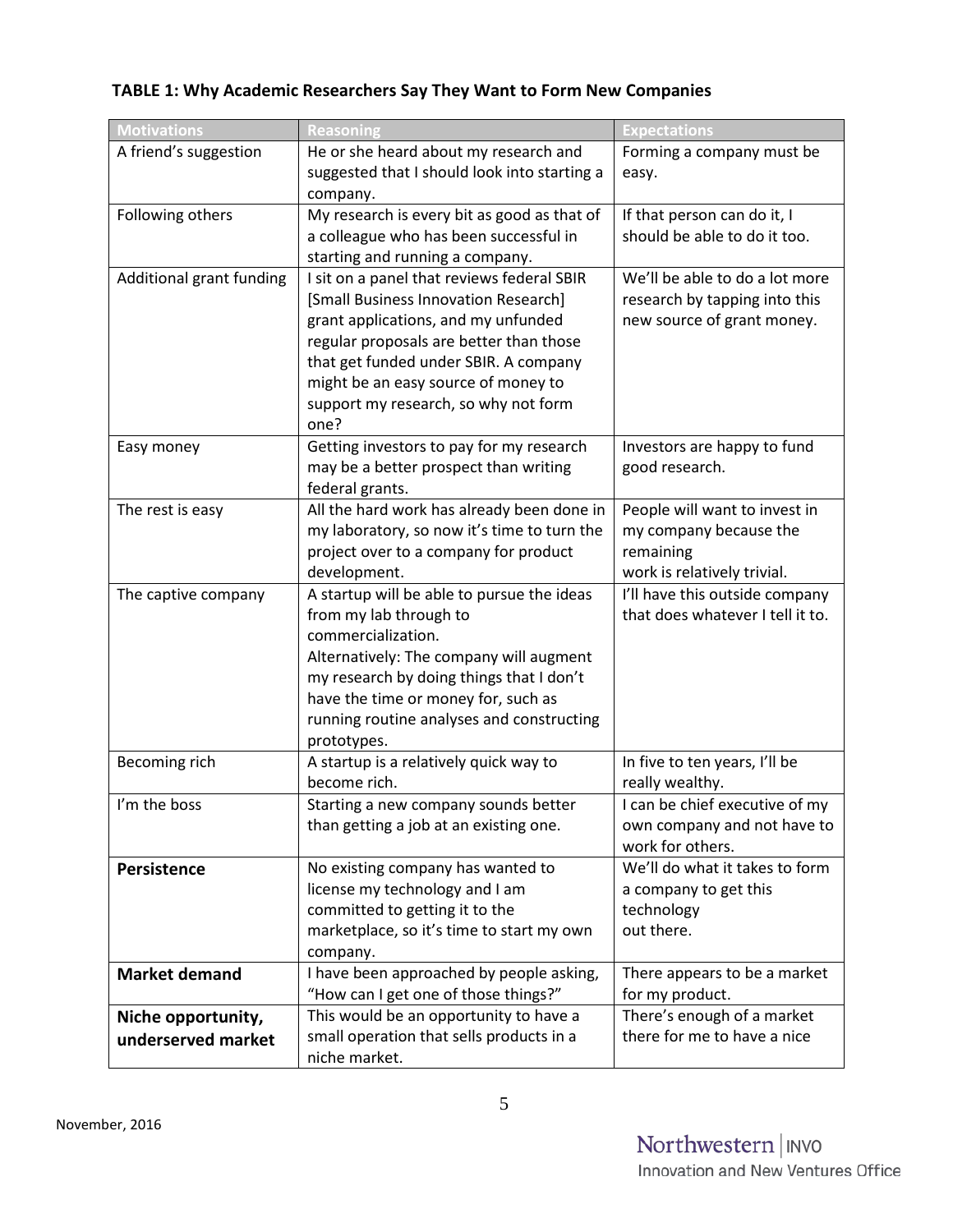|                         |                                            | supplement to my academic   |
|-------------------------|--------------------------------------------|-----------------------------|
|                         |                                            | salary.                     |
| <b>Maximal impact</b>   | Selling commercial products, as opposed    | We'll be able to hit a much |
|                         | to just publishing in a journal, increases | wider audience through the  |
|                         | the chance that my ideas will have a major | commercial sector.          |
|                         | effect.                                    |                             |
| <b>Seasoned veteran</b> | I didn't get it right with my first two    | Given our experience, we    |
|                         | companies, but this time I have a better   | should be able to raise     |
|                         | handle on the market realities.            | adequate                    |
|                         |                                            | investment funds and uses   |
|                         |                                            | them to better advantage.   |

### <span id="page-5-0"></span>**Are all startups the same?**

There are many types of startups. Some of them are service companies that require very little incubation, while others, usually product companies, require years before profits.

Many Northwestern faculty have created successful consulting firms in a number of areas, including engineering, marketing, and strategy. Because revenue is generated from the sale of "time," the business can get meaningful traction within the span of a few months.

Technology companies, however, typically require many years of R&D before revenue can be generated. During their product development period, startups need a continuous infusion of capital. Any prolonged interruption can deal a death blow to the enterprise.

Technology startups generally belong to two fundamental categories:

- (i) Equity-investment companies, which require large sums of capital, usually in the form of equity investment and;
- (ii) Modest-investment companies, whose capital requirements are substantially lower.

In reality, a business can fall under both categories—for example, a modest-investment company may provide equity shares to investors—but this one-or-the-other model allows us to make some basic generalizations that are useful for the would-be entrepreneur.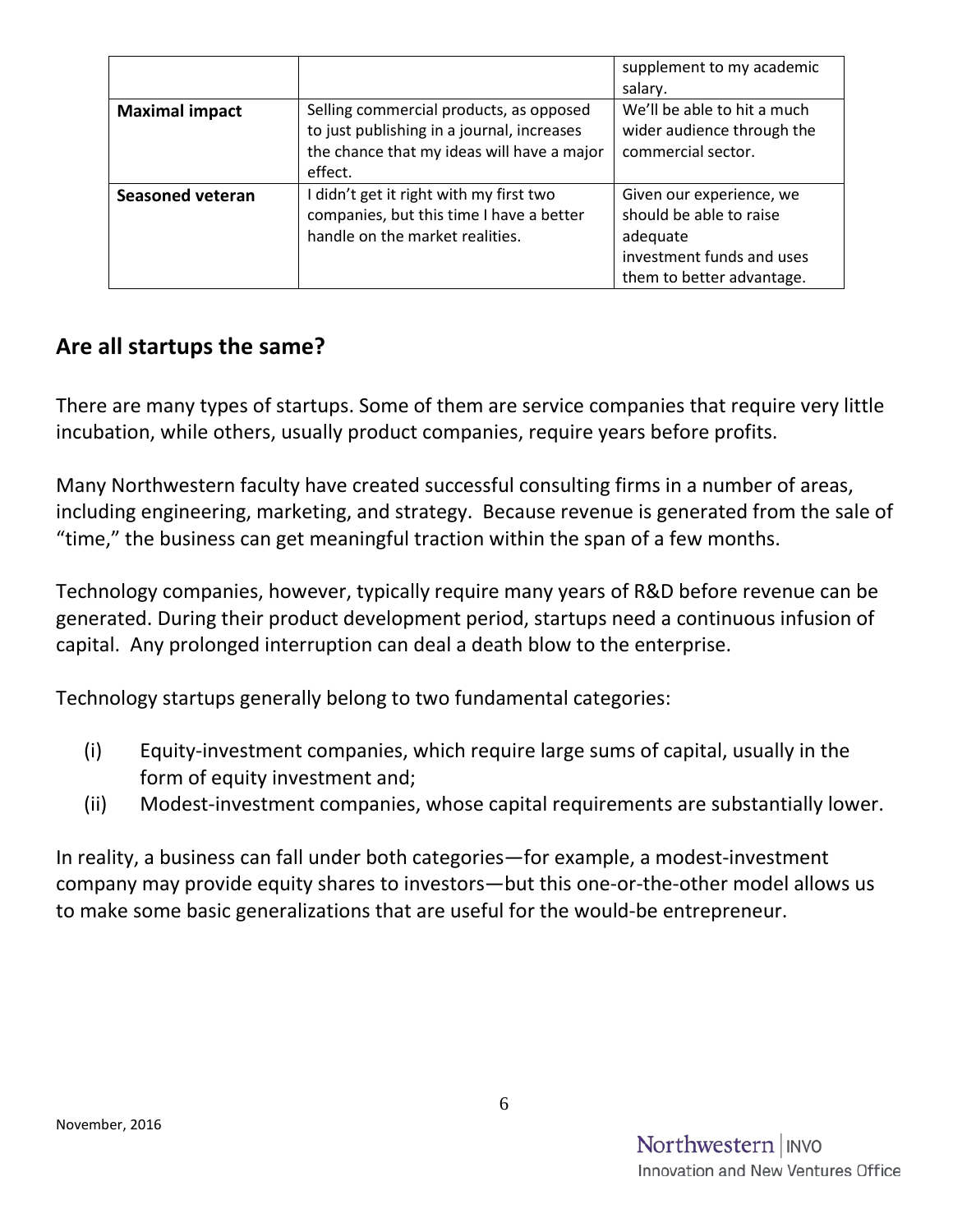## <span id="page-6-0"></span>**Attributes of a successful startup**

A good idea does not necessarily result in a good product. A good product does not necessarily result in a successful company.

To succeed, a company needs more than a good idea. Its success is largely due to how the idea is executed and whether it addresses a real market need. A talented staff and management team can ensure that the right decisions are made along the way. Capital is also essential to make everything come together and push the venture ahead. In order for a business to succeed in the long term, it should be able to scale up. One way to scale is to design not one but a pipeline of products. Below, some of the essential criteria that lead to a successful business are listed.

**INNOVATIVE PRODUCTS, INNOVATIVE SERVICES.** Startups should be based on innovative services or products that bring unique value to the customer. Academic discoveries, however, are usually embryonic concepts and not fully developed products, often making it difficult to determine the real value of such discoveries in the marketplace right away. Nonetheless, startups should take steps to secure intellectual property rights associated with core technology associated with services or products as soon as possible, to help create and preserve value in the company.

**INTELLECTUAL PROPERTY.** There is no requirement to have intellectual property rights to start a company, but protecting intellectual property that is key to the business is an essential element of the commercialization process. Holding intellectual property rights in technology serves as a barrier to entry against competing companies that might want to replicate a startup's product. For this reason, the majority of investors usually prefer that the core technology is protected. For example, in the case of a patent, technology that is protected can help give the startup an edge over competitors because once a patent issues, the startup can prevent others from making, using, or selling a product that is claimed in their issued patent.

Some academic companies are founded on intellectual material that lies within the public domain and for which no intellectual property protection is available. If this is the case, there may not be a need to secure a license from the academic employer. Companies without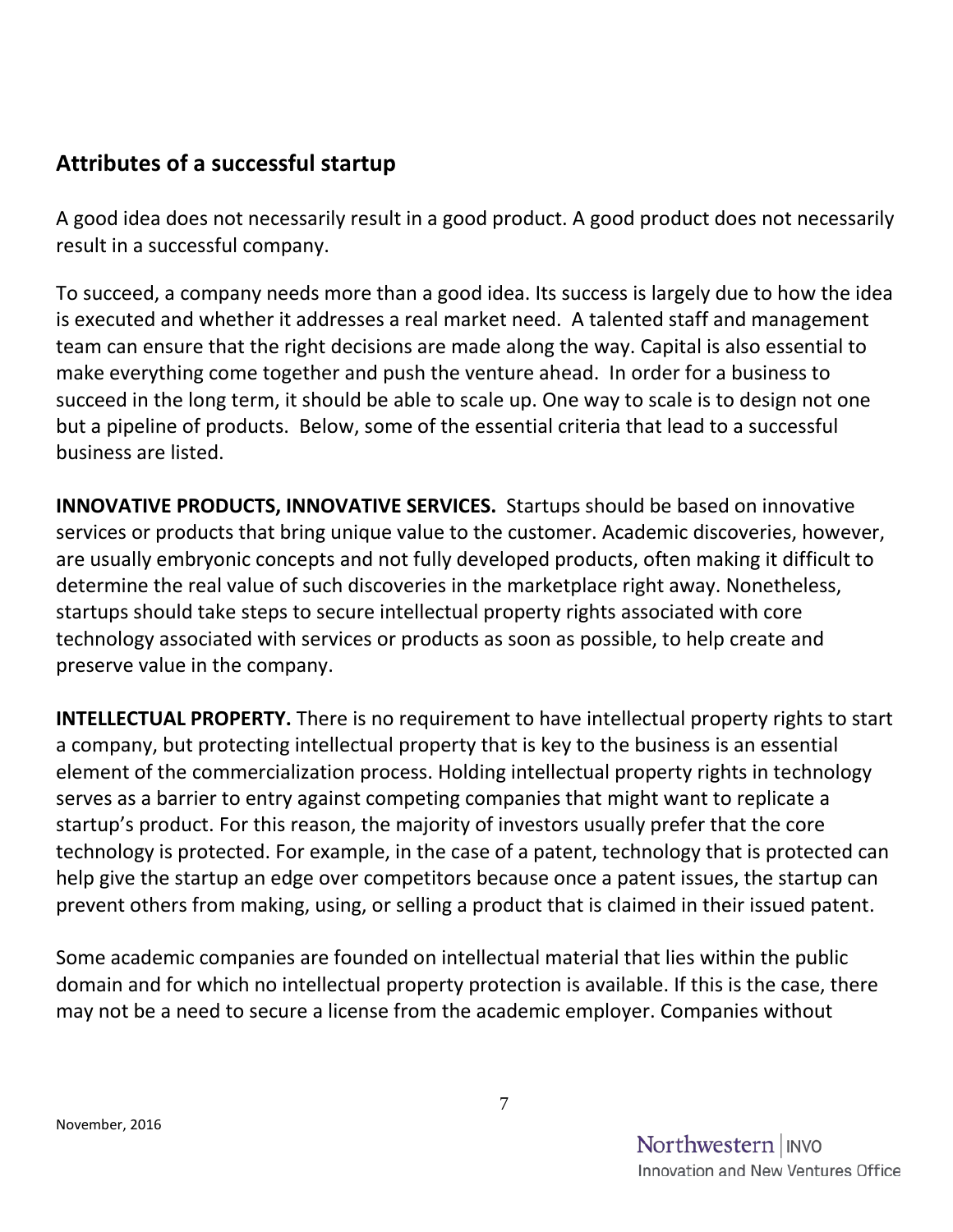intellectual property assets ordinarily do not attract large amounts of outside investment capital, however.

Modest-investment companies do not need intellectual property in order to get off the ground. Most often, the importance of intellectual property to becomes apparent later on, when the company sells the product or service and knock-off competitors arise. Strong intellectual property protection helps a young company to put its stake in the ground and gives the company a way to defend their market position against those who may try and copy their products.

The management team will have to decide what sort of intellectual property protection is needed based on the market for their product and relative cost to secure the rights compared with the ability to recoup those costs. Some intellectual property rights are expensive to secure, like patents, and others are relatively inexpensive, like copyrights. Trademarks are another way a company can begin to create value when customers associate the trademark or 'brand' with their products or services. Where a company may have know-how or information that would be better kept behind closed doors, maintaining trade secrets is another way to build value for the company in the form of intellectual property. Many times, there are opportunities to use different protection strategies at the same time. For example, a product brand name might be protected by a registered trademark, and the product itself may also be protected by securing patent rights in the underlying technology.

**PRODUCT PIPELINE**. Discoveries that could lead to multiple products or product lines, or "platform technologies," are what many investors look for when funding a startup. Often, investors ask, "Is it a product or a company?" - implying that single-product ideas (also referred as "one-pony shows") are not suitable for the formation of an equity-investment company. One can certainly start a new business around a single product, but it is unlikely that the company will be attractive to institutional investors unless the product represents a very large market opportunity. For these cases, the inventor might want to consider licensing the product for further development to one or more established companies, rather than creating a startup.

**MARKET NEED.** Deciding on the company's first product is often very difficult—especially for platform technologies, which may have many different applications. An important criterion is that it serve real-world needs. Individuals starting companies must provide compelling answers to questions such as: What market does this product serve? What products are already in this market? How is this product different from those? Who are the competitors, and how are their products better or weaker than yours?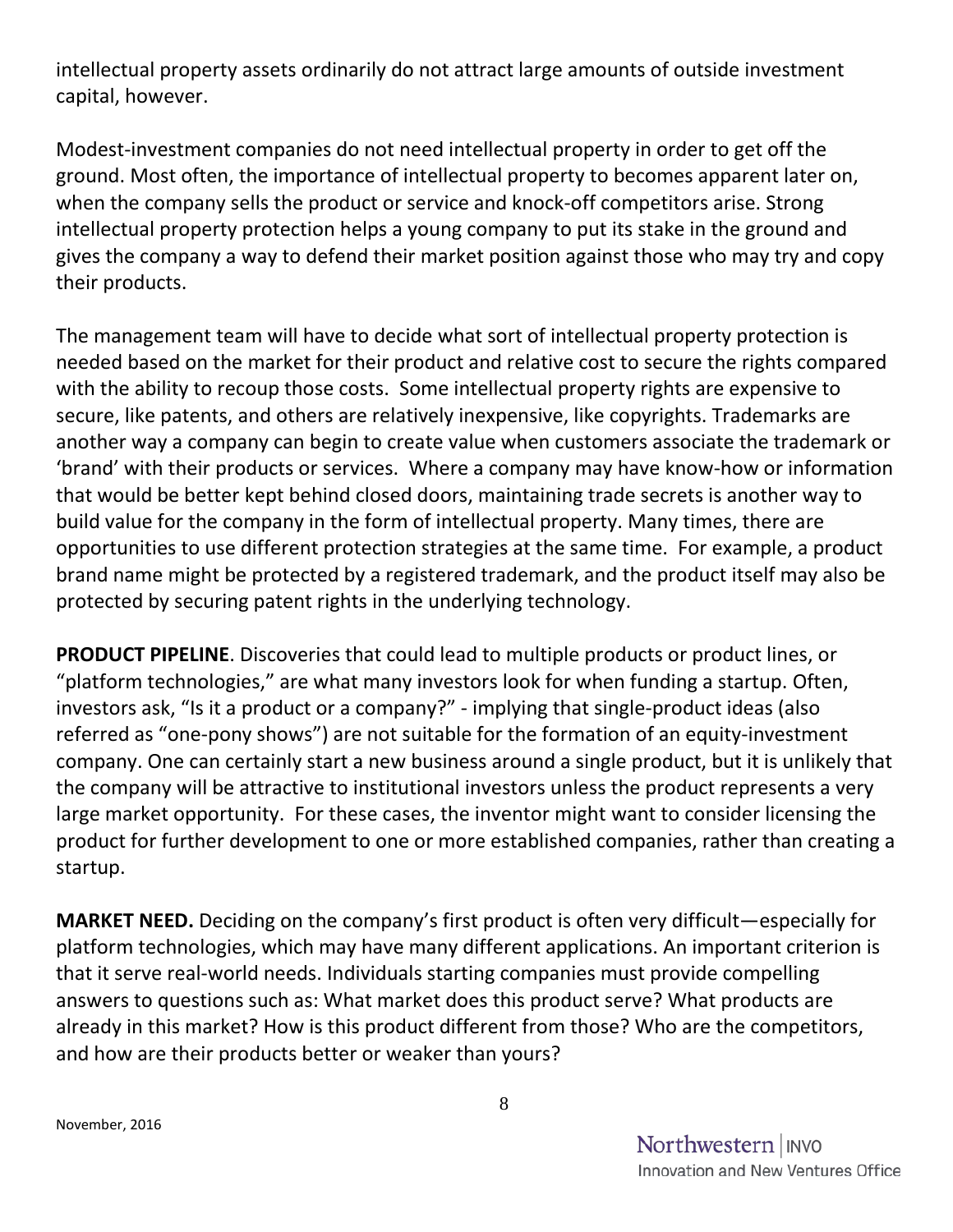**SPECIALIZED PERSONNEL.** Perhaps the most common reason for a startup to fail is lack of adequate management. Early stage technologies will invariably encounter many hurdles before they reach commercialization. Being able to manage the hurdles and raise capital while building a motivated team requires experience, a sophisticated network and unique business talents.

**SPECIALIZED FACILITIES.** Academic startups often have limited access to space and facilities. Northwestern researchers often find space outside the Evanston campus in places such as the Illinois Science and Technology Park in Skokie. More about available facilities can be found on the INVO website - [Space](https://invo.northwestern.edu/space)

**CAPITAL.** A startup's demand for cash depends on the costs to take the product to market. The faculty member creating a modest-investment company in his or her garage, funded by personal savings, does not need to seek investment capital from business "angels" (wealthy private investors) and venture capitalists. In contrast, the researcher who plans to start a new pharmaceutical company will spend countless hours trying to secure large amounts of investment capital. Once the company is started and the initial capital is secured, founders will immediately start planning when and how to secure the next "round" of financing. Such firms are voracious in their appetite for cash, so raising money is a never-ending process, they are at the mercy of the investment community.

The decision on how much money to raise is largely dependent on the timeline to launch and the nature of the product. While the desire to preserve ownership and control of the venture through modest-investment is understandable, many commercial opportunities require extensive partnering, both in investment and strategy, if they are to be successful.

## <span id="page-8-0"></span>**When is it time to start a company?**

Researchers get so excited about the idea of forming a company that they often lose sight of the hard road ahead. It is easy to overlook the fundamentals of building a successful business, such as favorable timing. While there is no formula for determining the proper time to start a new company, raising enough capital to cover two to three years of operations may be a good rule of thumb. The "right" time has less to do with the stage of research than with the capital markets. Academic research discoveries are generally quite far from being products and have increased chances of dying during development. Therefore, the pathway from discovery to product entails risk, which presents a significant hurdle when it comes to raising funds. The more embryonic the discovery, the higher the risk.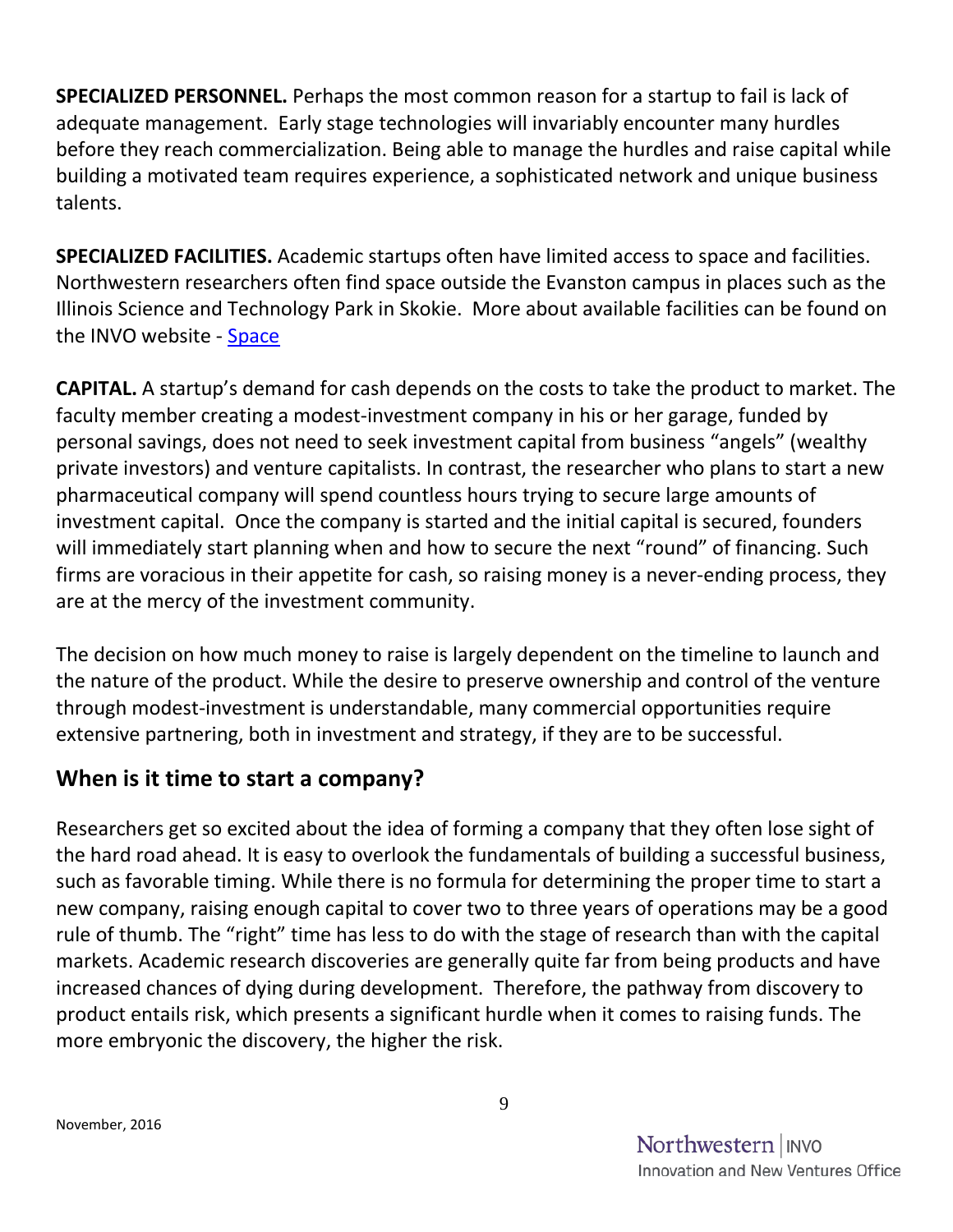In the 90's, it was easier to start up a company, even with very early stage research. Currently, investors prefer investing in companies that are much farther along in product development for example, those with drugs in mid-stage human clinical trials, or those with successful beta tests of their software.

Investors can be stratified according to their comfort levels with the associated risks at each of the stages of the product development sequence. Those willing to invest early (high-risk) end are often called "seed" investors, and those at the later (lower-risk) stages are called "mezzanine" investors. It is important that the researcher understand the risks associated with getting their project to the marketplace because it will enable him/her to assess the current investment climate through existing networking contacts. Even with a positive investment market, much effort should be devoted to fundraising.

## <span id="page-9-0"></span>**Steps towards a startup**

With so many steps involved in the formation of a new company, academic entrepreneurs often inquire about the proper sequence. There is not a set sequence in which these tasks should be accomplished, as every new company has its own unique circumstances and needs. Nevertheless, as a guide, a generalized chronology is shown below for starting an academic startup company. The list emphasizes compliance with an academic employer's policies and practices regarding the inventor's participation in a startup. It attempts to minimize early capital expenditures. Please note, however, that in reality many of these events do not unfold one at a time but typically occur in parallel or may occur out of the sequence below.

| Talk to INVO    | Talk with your invention manager to determine what type<br>of Intellectual Property protection you will need and for<br>suggestions regarding next steps. Make sure to understand<br>the intellectual property and conflict-of-interest policies. |
|-----------------|---------------------------------------------------------------------------------------------------------------------------------------------------------------------------------------------------------------------------------------------------|
| <b>Protect</b>  | For most startups, the intellectual property is the only                                                                                                                                                                                          |
| Intellectual    | capital. It is the only tool for attracting investment (usually                                                                                                                                                                                   |
| <b>Property</b> | one or more patents and/or substantial software code). A                                                                                                                                                                                          |
|                 | patent application should be filed before any public                                                                                                                                                                                              |
|                 | disclosure is made.                                                                                                                                                                                                                               |
| Network/Find a  | Contact INVO for suggestions on how to network or                                                                                                                                                                                                 |
| <b>Mentor</b>   | recommendations for potential participation in University                                                                                                                                                                                         |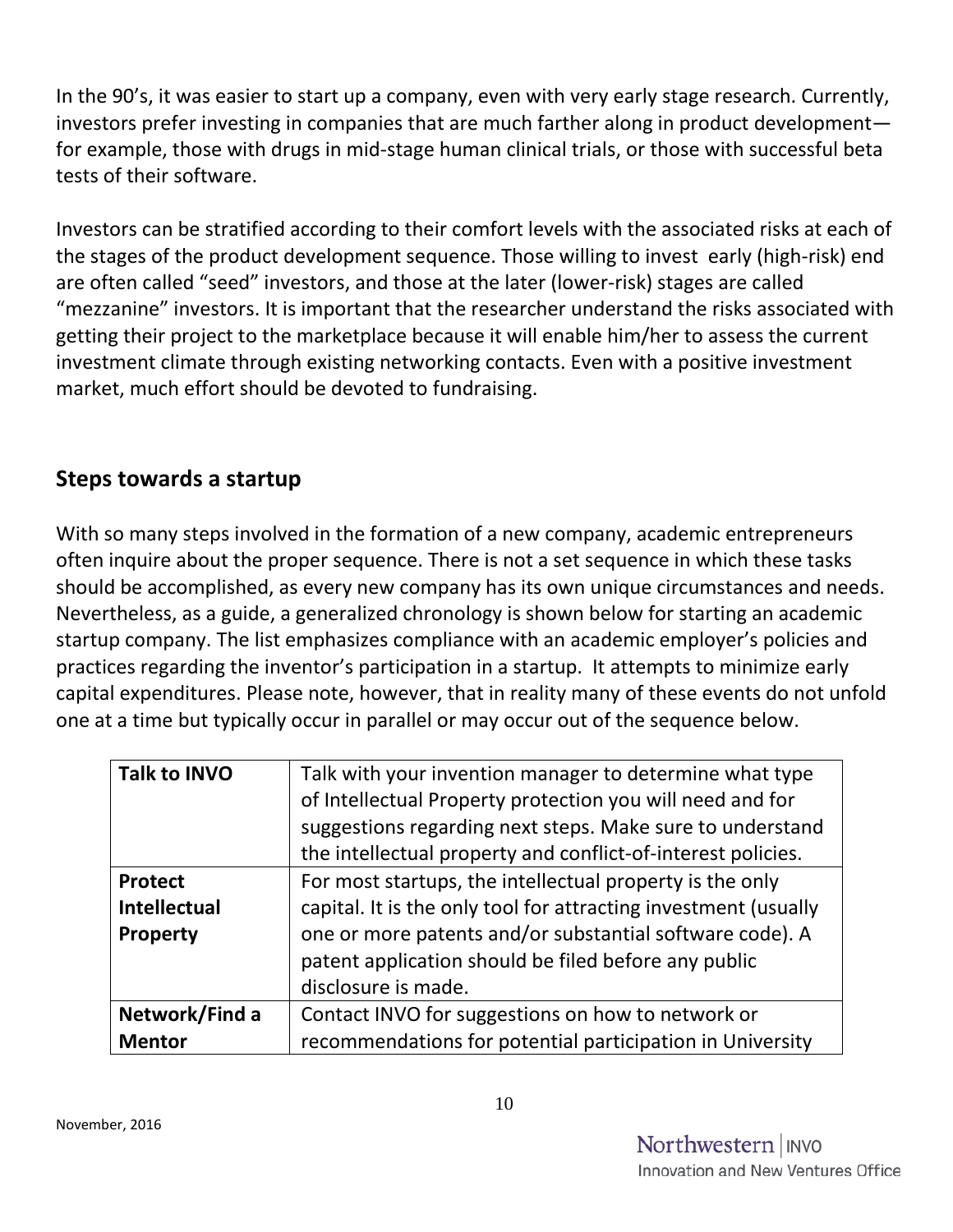|                          | programs. These may include: Commercialization Clinics,<br>INVO seminars, etc. In addition, the Farley Center for<br>Entrepreneurship at the McCormick School of Engineering,<br>the Levy Institute for Entrepreneurship at the Kellogg |  |  |
|--------------------------|-----------------------------------------------------------------------------------------------------------------------------------------------------------------------------------------------------------------------------------------|--|--|
|                          | Student of Management and the Knight Innovation                                                                                                                                                                                         |  |  |
|                          | Laboratory provide access to management, students and/or                                                                                                                                                                                |  |  |
|                          | business plan writing as well.                                                                                                                                                                                                          |  |  |
| <b>Plan the Business</b> | A business plan should be drafted to be able to                                                                                                                                                                                         |  |  |
|                          | communicate the market opportunity and vision of the                                                                                                                                                                                    |  |  |
|                          | company. The plan should include a market plan and a                                                                                                                                                                                    |  |  |
|                          | financial plan.                                                                                                                                                                                                                         |  |  |
| <b>Disclose to INVO</b>  | At this point you should communicate with your individual                                                                                                                                                                               |  |  |
|                          | School on how you will be managing any potential conflict-                                                                                                                                                                              |  |  |
|                          | of-interest/conflict of effort that might result from the                                                                                                                                                                               |  |  |
|                          | startup.                                                                                                                                                                                                                                |  |  |
| <b>Assign a Business</b> | A business manager (or CEO) should be selected to initiate                                                                                                                                                                              |  |  |
| <b>Person</b>            | negotiations with the University and fundraising.                                                                                                                                                                                       |  |  |
| <b>Execute A</b>         | This agreement memorializes the terms and conditions                                                                                                                                                                                    |  |  |
| Founder's                | under which the founders have agreed upon to form the                                                                                                                                                                                   |  |  |
| <b>Agreement</b>         | company.                                                                                                                                                                                                                                |  |  |
| Incorporate              | The company needs to become a legal entity in a particular                                                                                                                                                                              |  |  |
|                          | state. The company needs to be formed before a license                                                                                                                                                                                  |  |  |
|                          | can be executed.                                                                                                                                                                                                                        |  |  |
| <b>Negotiate the</b>     | The businessperson leading the startup will negotiate a                                                                                                                                                                                 |  |  |
| <b>License or Option</b> | license for the startup with INVO. In some cases, a short-                                                                                                                                                                              |  |  |
| <b>Agreement With</b>    | term option agreement may precede a license to                                                                                                                                                                                          |  |  |
| <b>INVO</b>              | demonstrate to potential funders that it has secured the                                                                                                                                                                                |  |  |
|                          | rights to negotiate for a license to the technology.                                                                                                                                                                                    |  |  |
| <b>Fundraise</b>         | Commercializing technology is typically a capital-intensive                                                                                                                                                                             |  |  |
|                          | process. Fundraising becomes a non-stop activity until the                                                                                                                                                                              |  |  |
|                          | company exit (either sold or IPO).                                                                                                                                                                                                      |  |  |

## <span id="page-10-0"></span>**Building the startup**

There are many issues that commonly arise when spinning-out a startup from academia. It is wise to start thinking about them early on in the process. These issues range from strategic planning to fundraising to anticipating sources of frustration.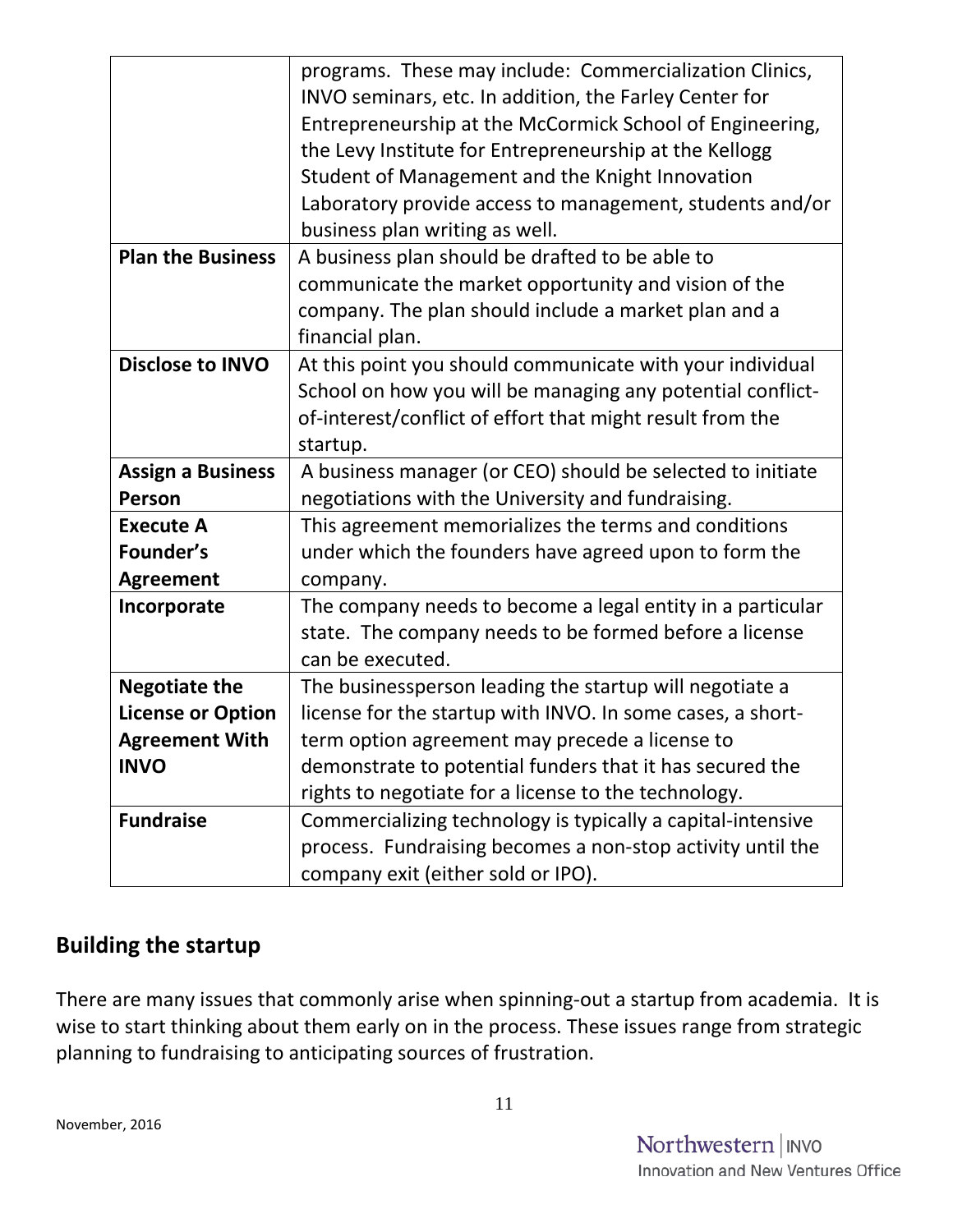There are two related questions that investors will often ask: *Are you building a one-product company or a platform company* and *what is your exit strategy*?

Investors in equity-investment companies like to see markets penetration in a variety of ways. That's why they prefer "platform technologies," which are amenable to the development of multiple products. When reviewing a discovery proposed to be the nucleus of a startup, one of the first questions an investor might ask is: "Is this a product or a company?" Implied in this query is a second question: "What happens if the first product fails?" Without a clear answer to this question, it's unlikely that the company will attract institutional investors.

The product-or-company question also applies to the modest-investment company, though on a more modest scale. If you contemplate building a "garage-based" company to sell a product into a niche market, you should ask yourself, "If the sales of my lead product slowly ramp up to, say, \$75,000 per year and then flatten out, am I going to be satisfied with all the time and money I spent to get to that position?" If the answer is no, you must consider how the company may bring in additional revenues to justify your investment.

It is also important to think about exit strategies. If you are planning to bring the company all the way to an IPO, you will need to have a development plan that will take you all the way to the marketing and sales of the technology. You will need to anticipate potential partners that will help you reach that point, financing strategy, etc.

If your plan is to sell the company after a milestone is reached (say after Phase II in development), you might want to start checking potential acquirers' appetite for your technology at an early stage.

## <span id="page-11-0"></span>**The role(s) of the founders in a startup company**

Most first-time academic entrepreneurs are uncertain about what role they should play in the formation and operation of a new company, though certain relationships are fairly predictable. Faculty typically prefer to retain their academic position while working with the new company, while staff, postdocs, and graduate students ordinarily leave academia to become company employees. A faculty member's role in the startup is likely to be proscribed by a number of university policies, including those on conflict-of-interest, conflict-of-commitment, sponsored research, and outside consulting. The typical range of roles that faculty play in conjunction with startups include: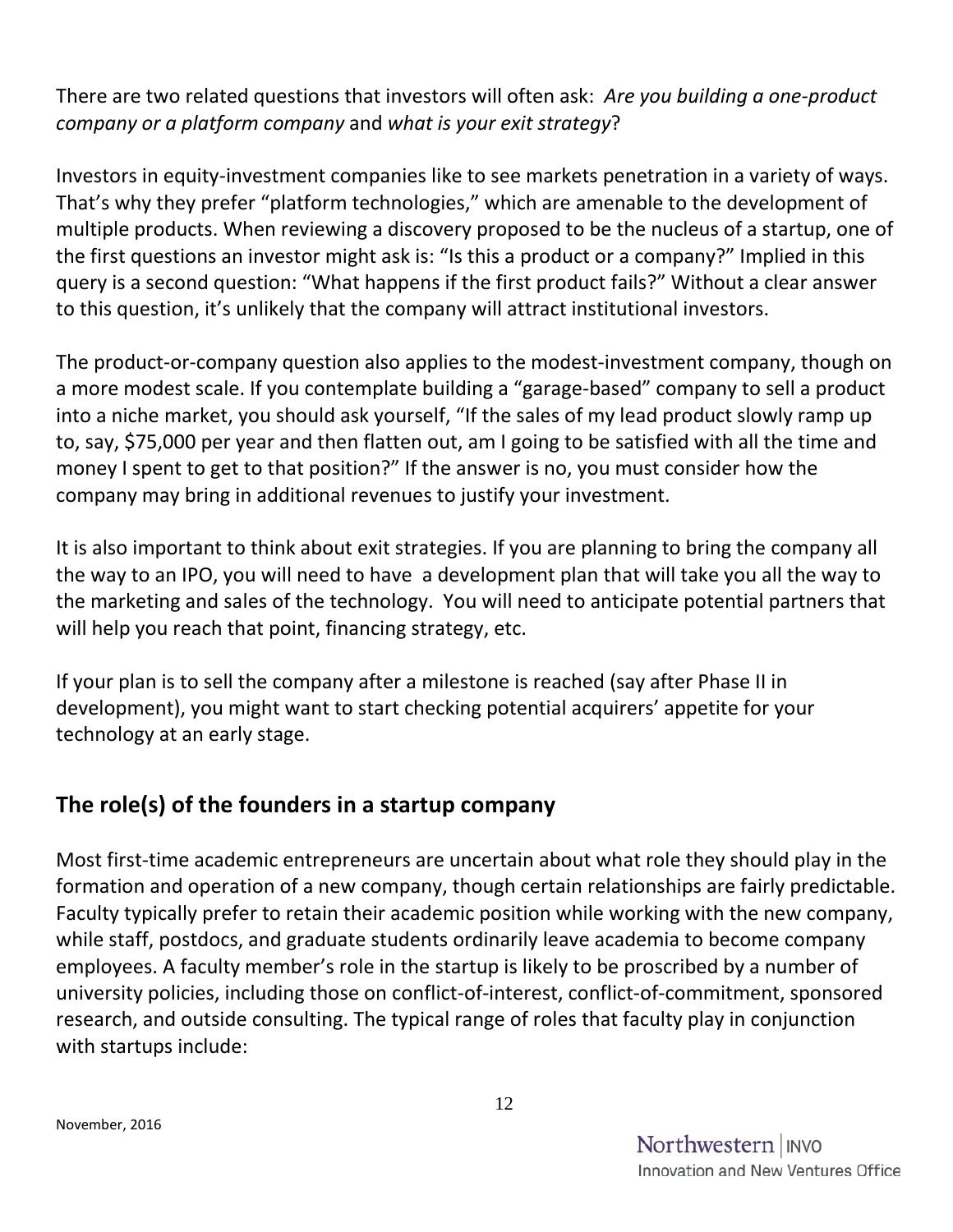- Founder/equity holder
- Consultant
- Member of the scientific advisory board
- Member of the board of directors
- Recipient of sponsored research funding
- Employee of the startup, **only** while on leave from the university

Northwestern, like most academic institutions, has policies regarding how faculty may participate in new companies. The faculty member should consult the [conflict of interest](http://www.northwestern.edu/coi/policy/index.html)  [policy](http://www.northwestern.edu/coi/policy/index.html) and discuss with his/her school/department before starting a company.

The academic researchers provide the technical vision to guide the company's initial research and development. They are integrally involved in multiple aspects of building a business which include: developing and writing the business plan; recruiting an individual to lead the business side of the company; making presentations to potential investors; hiring initial scientific staff; and launching the company in its own facilities. These activities require a large time commitment. A chief executive officer (CEO) may handle the majority of the early work of building the company, but inevitably the researchers will be pulled into the process. It is important to note that one of the measures used by potential partners and investors in assessing their interest in working with a new venture is the amount of time that the academic founders devote to the endeavor.

Once the startup is launched, the involvement of the founder is often inversely related to the number of employees at the company: as the size of its staff increases, the day-to-day participation of the founder decreases. In established companies, the founder usually remains on the company's scientific advisory board and offers strategic consulting advice.

## <span id="page-12-0"></span>**Selecting the co-founders**

Faculty members are often tempted to include their research collaborators and graduate students as partners of the startup, though this decision can usually bring headaches at a later time. Because partners usually share in the future value of the company— whether in the form of profits, stock holdings, or other arrangements—decisions as to who will be a founder should be made according to the expected contribution of each individual to the enterprise. It is much easier to look back at a scientific study and determine who made the contributions necessary for inclusion as a report's coauthor than it is to look into the future to determine who should share, and in what proportion, in the value created by the company.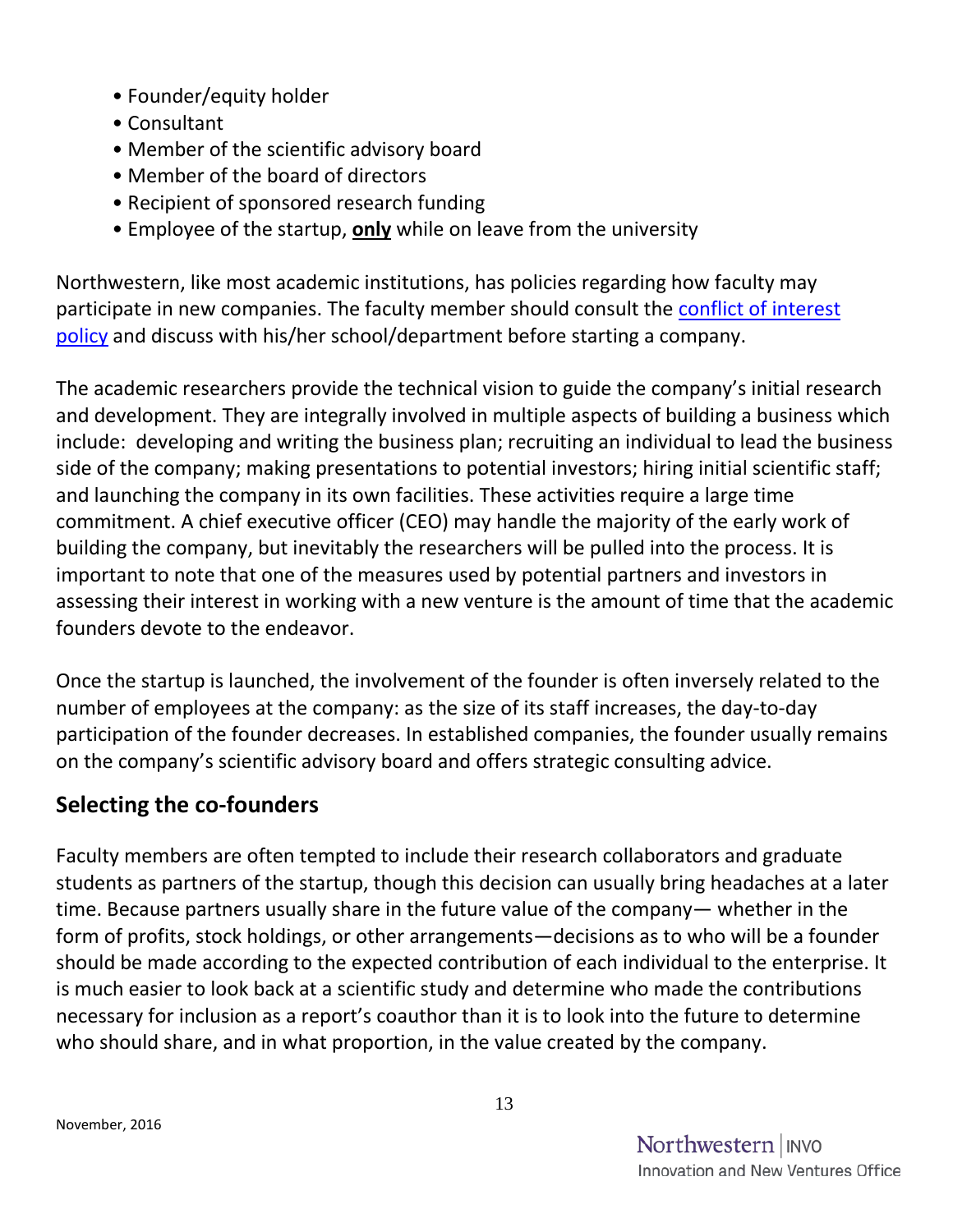Picking your business partners is a bit like picking a spouse. You want to form relationships with people who you know and trust and who share your values and aspirations. You want people that have had experience as entrepreneurs and are respected by the investor community. Of course, they also need to be honest, communicate in a straightforward manner, and follow through on what they say. INVO can help identifying potential managers for the startups.

The founders of a business nearly always retain equity rights. There are two forms of equity: stock and options. The purchase of stock by founders should happen prior to an external company valuation. Once a value is placed – through a term sheet, for example – there are tax implications. Founders' stock can be restricted with regard to transfer and vesting. For example, if a founder ends his business relationship with the company, the company may have the right to repurchase his/her stock at the founder's original purchase price.

The other form of equity, options, are the right to purchase shares of a company's stock in the future. Options are typically granted to new employees and consultants and vest over time. Sometimes, however, shares from the option pool are given to founders as a way to reward notable contributions by junior team members.

Vesting is a process by which stock or options become available to the employee over time according to a predetermined schedule. Vesting is meant to ensure long-term commitment to the company. The length of a vesting schedule is typically three to five years. Vesting schedules tend to be faster on the West Coast than on the East Coast. There are different types of vesting. For instance, cliff vesting is when a person's business relationship with a company has to continue for a set period of time (e.g. one year) before that person has a right to purchase stock in the company. Vesting can occur on a monthly, quarterly, or yearly basis. When a company is sold, vesting usually accelerates, and the rights of founders and employees – whose options also accelerate – need to be balanced.

Identifying founders and setting up stock plans is something with which an experienced attorney, who is knowledgeable about startup companies and stock-ownership norms in your industry, can help you during incorporation. Please contact INVO at [invo@northwestern.edu](mailto:invo@northwestern.edu) for referrals to attorneys who specialize in startups.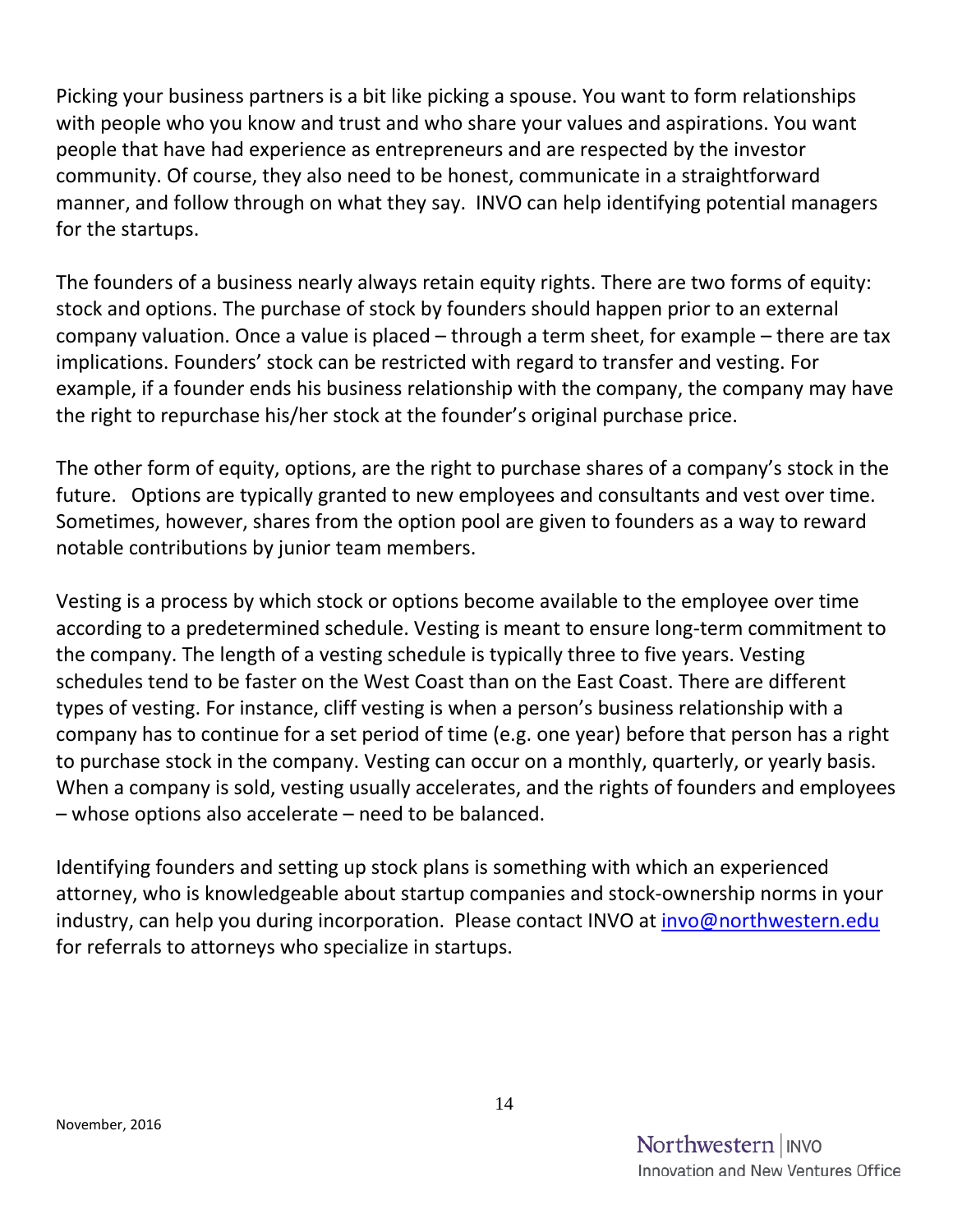## <span id="page-14-0"></span>**Networking and finding the right mentors**

There is much to learn about organizing, funding, and launching a new company from the experience of others. The best way to access the know-how and wisdom of others is through "networking." Ideally, a researcher should aim to find a mentor (or a group of mentors) that will be able to offer qualified advice and help open the necessary doors.

There are many other opportunities for networking in the Chicago area. A list of some networking resources is listed at [www.invo.northwestern.edu/resources.](http://www.invo.northwestern.edu/resources) These include: specific venues for entrepreneurs to get together to present their concepts for new companies; regular meetings of local industry groups; small companies making presentations at professional conferences; and regular meetings of "angel networks" at which leaders of new companies often present their business plans.

The concept and practice of networking is essential for entrepreneurs. It is through networking that CEO and CSO (Chief Science Officer) candidates, consultants, corporate attorneys, insurance carriers, and potential investors may be identified. Tips on writing a business plan or applying for SBIR and STTR funding may also be gleaned from these interactions. Further, networking with fellow entrepreneurs, provided that they are not direct competitors, is an additional resource, as they share their own experiences.

A variety of seminars are regularly offered to help entrepreneurs develop skills and confidence in networking – visit INVO's web site – [www.invo.northwestern.edu](http://www.invo.northwestern.edu/) for a list of upcoming oncampus and local seminars.

## <span id="page-14-1"></span>**Identifying the right CEO**

Finding the right CEO might be the most important decision that the academic founders will make for the startup. Founders are often tempted to play that role. The truth is that it almost never works. The skill set that makes you a good researcher or inventor rarely translates to running a business effectively. Fundraising, writing business plans, negotiating leases for facilities, and setting up and managing human-resources, purchasing, accounting, regulatoryaffairs, manufacturing, and sales and marketing functions are generally not within the realm of the researcher's experience or interest. Experience in building startups is critical to be able to raise capital.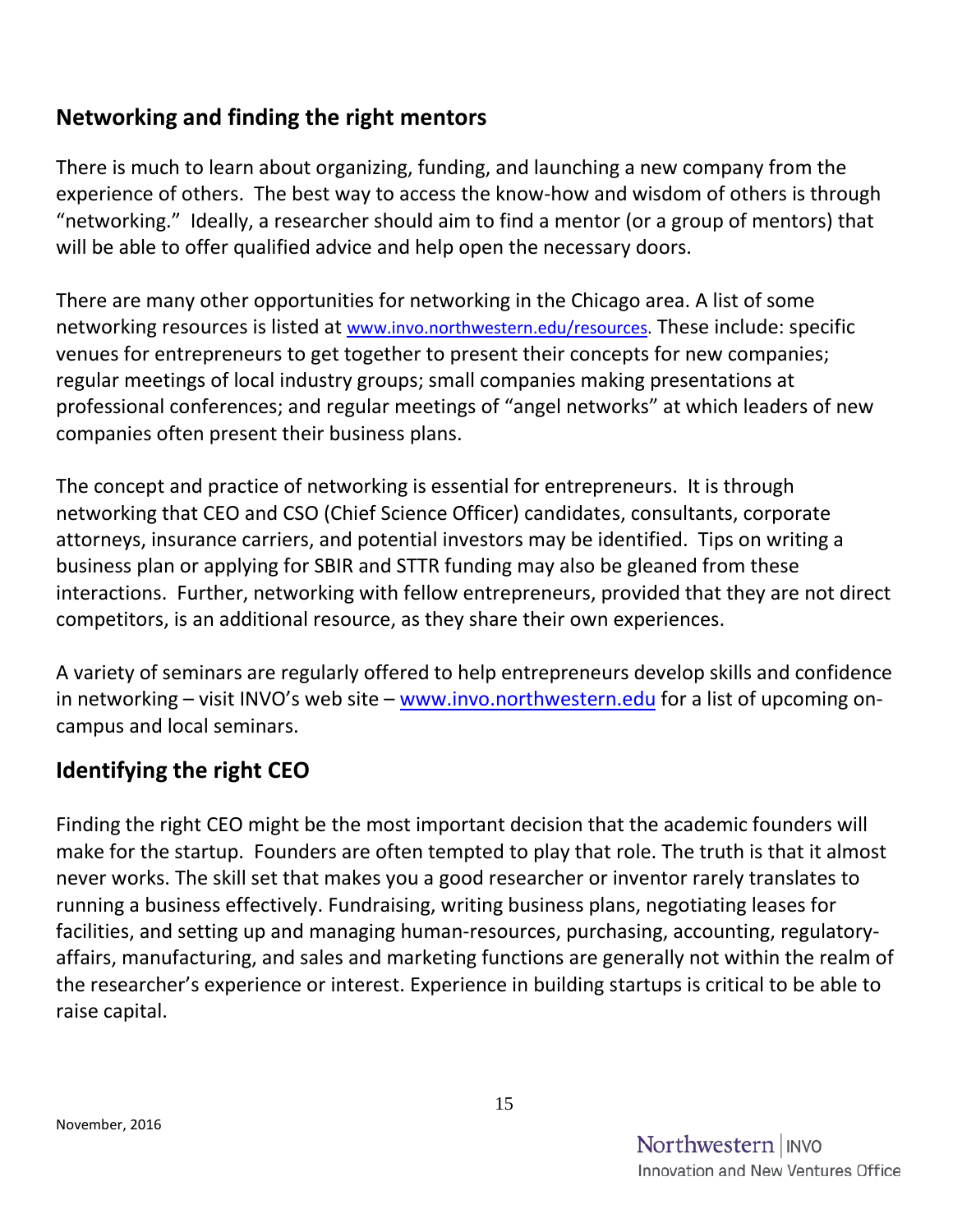There is a tendency in academia to underestimate the value that the business partner brings to the table. Avoid hiring the first potential CEO you consider. It is important to check references and determine how credible they are with investors and competitors. Initial conditions in a startup determine the future path of the company. Few startups survive a second-rate business partner. Also, when it comes to granting the CEO equity in the company, you may want to make it strictly performance-based.

## <span id="page-15-0"></span>**Defining the market**

In order to write your business plan and effectively network with others, you will need to have an "elevator pitch" of your company. This means that you should be able to explain within one minute the *raison d'etre* for your company. The description should be compelling enough for an investor to want to continue the conversation about the opportunity.

The first step in designing your elevator pitch is to have a well-defined market. Be careful, however, not to exaggerate the size of the market or gloss over the critical details. Investors tend not to take academic entrepreneurs seriously when they talk about a startup with a market size of billions of dollars.

Products should address unmet needs, so as to create a compelling argument for a potential new product. The elevator pitch must describe the unmet need, the potential customers and why they will be interested in purchasing the product.

In acquiring such an understanding, realistic answers to the following questions should be developed:

- What is the unmet need?
- How many people, companies, or other entities are seeking to address this need? In the United States? Worldwide?
- Is the incidence of the problem growing or declining? At what rate?
- How is this problem currently solved or avoided?
- Who sells products that address this problem? What are their annual sales? What is their estimated share of the market?
- What products for solving this problem are in other companies' development pipelines?
- What are the strengths and weaknesses of existing products in this market?
- How do people make buying decisions in this market?
- Why would a buyer choose your product over the others?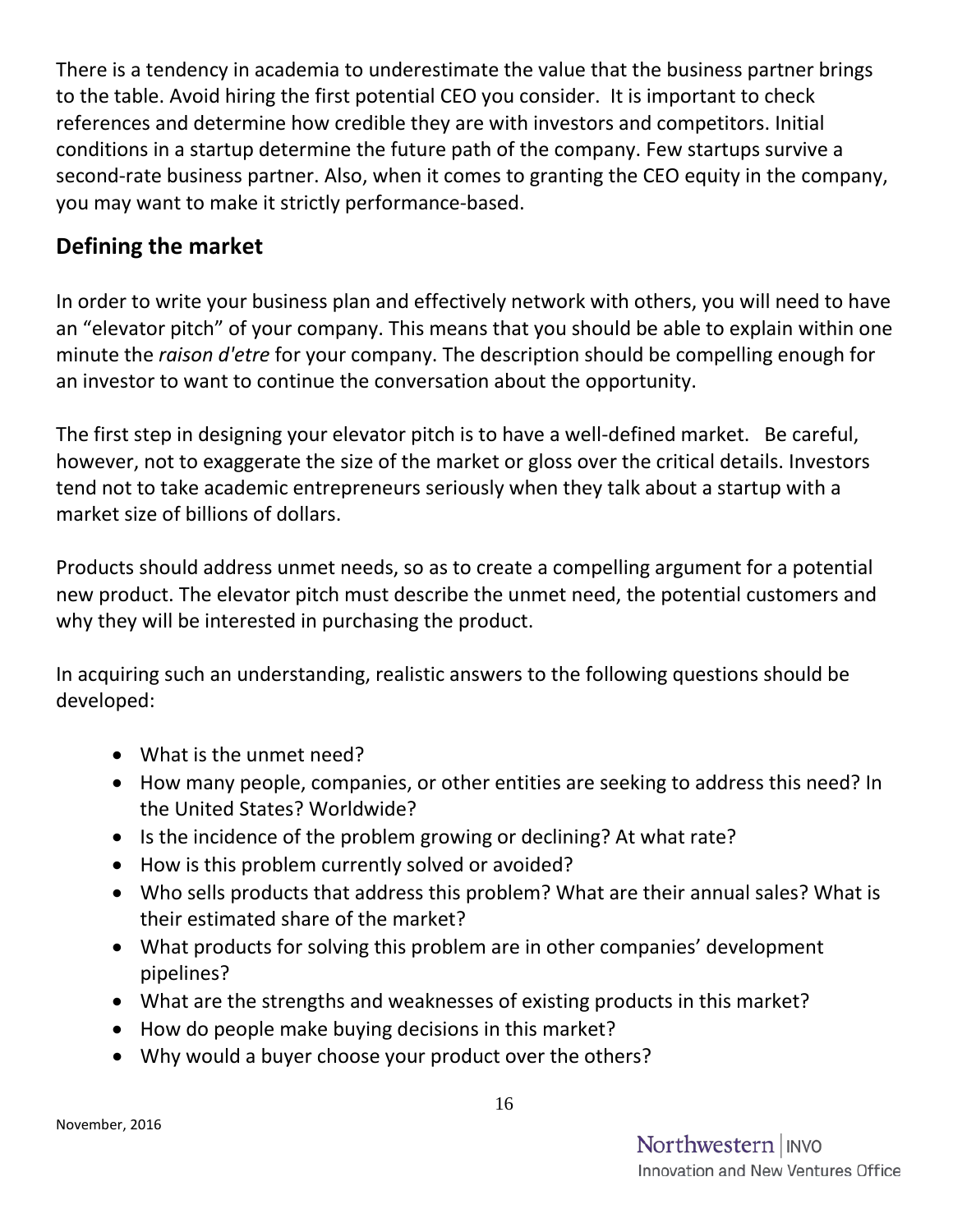Obtaining this information, however, is not easy. You should plan to devote time to do research from both primary and secondary sources. You will need to spend significant time talking with industry leaders, searching databases, etc. Fortunately, Northwestern has the advantage of having the Kellogg School of Management, one of the best schools in marketing. Kellogg has hundreds of students with the expertise to do high quality marketing research analyses. Many of these students are willing to volunteer their services in exchange for the opportunity to be part of a startup.

#### <span id="page-16-0"></span>**Writing a business plan**

After you have identified your customers and competitors and created a model that demonstrates the financial needs and viability of your business, it is time to write a business plan that will both explain your business to potential investors and guide the company's operations moving forward. You will preferably involve someone who has written business plans in the past when putting together the plan for your new company. Ideally, you will have a CEO on board to assume that role.

Business plans come in a wide variety of forms and sizes. There is no one "right" format for a business plan. Presented below is an outline, with brief comments, of one possible business plan that would be provided to prospective investors. While the organization of the information is not the only reasonable format, the content suggested for inclusion is typical across all industries and types of businesses. As you are thinking aboutforming a company, you should include the following subjects in your thought process:

#### **Business Plan Outline**

- 1. Executive Summary The summary tells your whole story, in about one page. Your summary should be a concise, high level description of what your business will be, in terms of the market opportunity, the technology, the investment required, and the rewards associated with the project. It is often best to write your summary after you have completed the rest of the plan.
- 2. Introduction Your introduction should give a description of the core technology and how it

November, 2016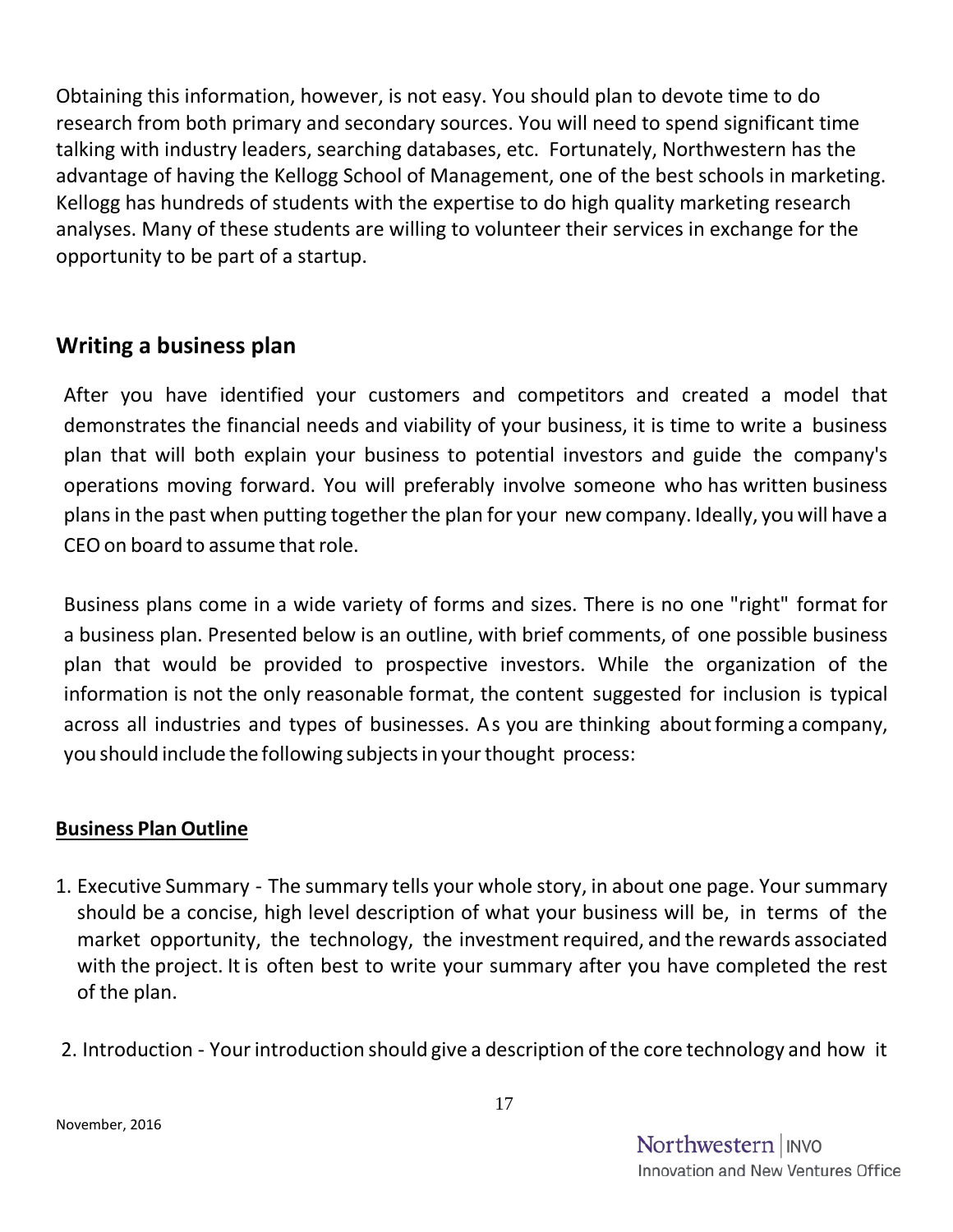can and has been used. You set out marketing goals and objectives and what you are offering to reach those goals and objectives. You can give a history and the current status of the research that led to the technology. You should succinctly summarize why your solution is different/better than other ways the customer solve the problem. It can be helpful to discuss the intellectual property – both yours and others – that will be relevant in your target market.

- 3. Market Analysis The marketing plan (along with the financial statements) is the most important part of a business plan. You need to demonstrate a thorough understanding of customers and their needs, and your competition (any alternative approach to what your business is offering) for those customers. It is important to have a market focus, and not try to do too many things at once. The number of customers, what percentage of customers you plan to capture, and how much each customer will pay for your product or service need to be quantified. Your approach for convincing customers to buy from you also needs to be well thought out and explained.
- 4. The Product/Service This section provides a concise explanation of the needs of your target market (as identified above) and describes how your business will meet those needs. This is accomplished through a clear description of your product and/or service, highlighting significant features. Most importantly, you will describe the benefits of those features to your prospective customers.
- 5. Strategy Your business strategy represents the synthesis of all of the factors that will determine the success of your company. A strategy provides a plan to enter and capture customers in your target market in what either is, or will be, a competitive environment. Three general ways you can position your business are: 1). be the low cost supplier; 2). offer something different than what is otherwise available to your prospective customers; or 3). segment the market and go after only a portion of the total market on either a cost or differentiation basis, or some combination thereof. These are only broad strategies, and are not the only possibilities. Whatever your approach, the strategy you develop needs to be consistent with respect to all internal and externalfactorsrelated to your business.
- 6. Management Team While your marketing plan and financial statements are the most important part of your business plan, the management team is the most important component of your business. Management is responsible for executing the business plan.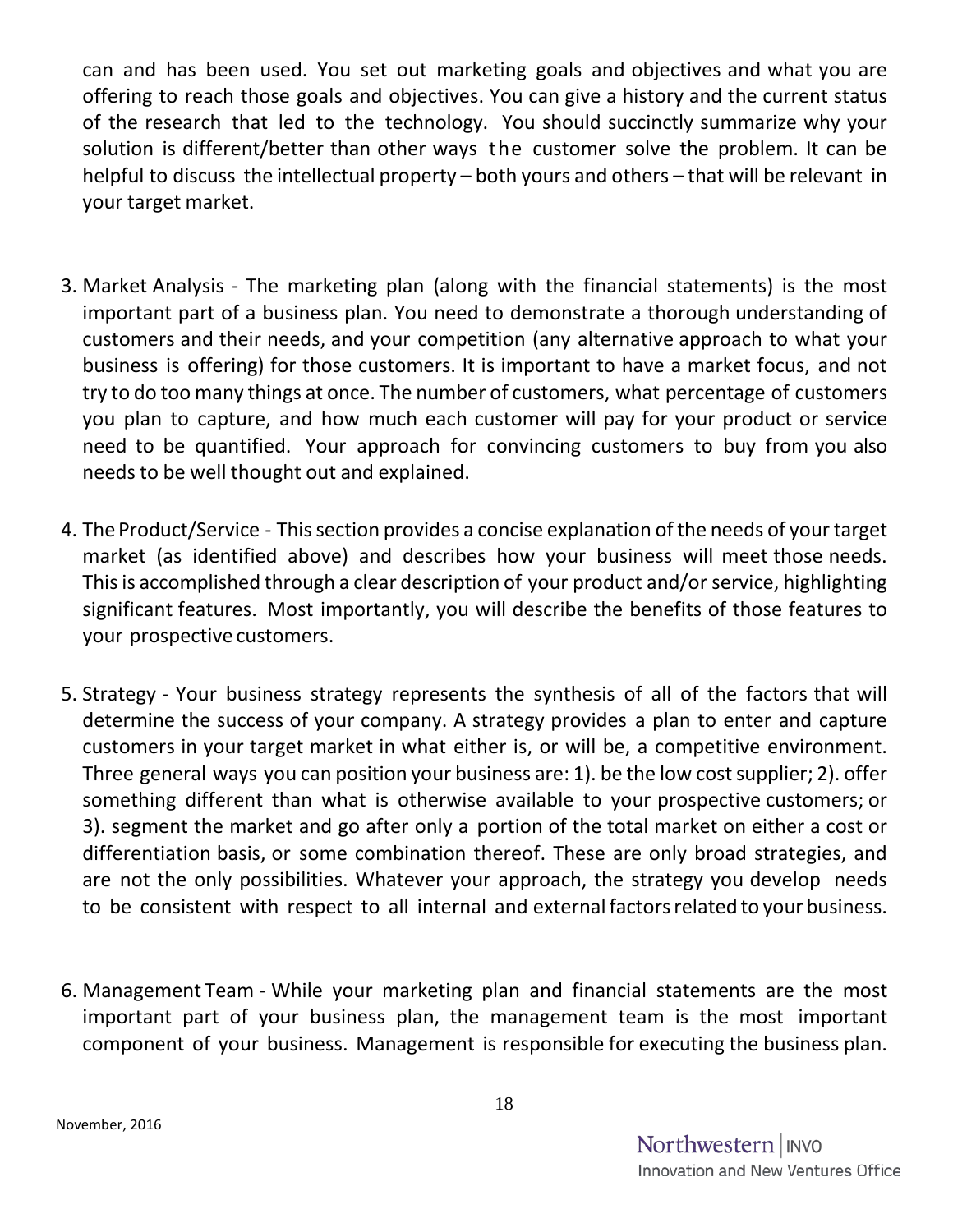The team should inspire confidence in potential investors that they can accomplish what is presented in the plan. Understanding of, and experience in, the company's core technology, all facets of business, and small business operations should be represented on the team. Be prepared, and open, to having outside members, who can, among other things, help facilitate strategic partnering, raise money, and provide general guidance to company management. You might also want to consider establishing a technical advisory board, which can give credibility to the company's technology platform and advise in development of both current and future innovation.

- 7. Capital Recapture/Exit Strategy This section of your business plan answers the question, "How do investors get their money out of your business, with their desired return, in roughly 3 to 5 years?" Options include selling shares/company stock in a venture capital financing round or a public market, such as the NASDAQ or NYSE, a buyout of investor shares buy management or the company, the sale of the business to another firm, or dissolution of the business, with proceeds from the sale of assets going to the investors. In thinking about an exit strategy, you will want to try find out how companies similar to yours paid back their investors. If you do not plan on having investors, you will not need this section in your business plan.
- 8. Risk & Risk Management Plan As Scottish poet Robert Burns noted, "The best laid plans of mice and men often go awry". No matter how well you have researched and planned your business, the one thing you can expect with certainty isthat things will not go exactly as you had hoped. Risk areas should be identified in advance for all aspects of the business. In addition, you will want to give some thought as to how these areas of risk might be dealt with, or contained. Examples of risks you may want to consider include: intellectual property risk (your patent is not allowed, or issues with narrower claims than you expected), market risk (eg. your customers don't adopt your product or service as quickly as you planned), financial risk (eg. you need more money earlier than you planned), technology risk (eg. you run into unanticipated technical hurdles in developing your product or production capabilities), and management risk (eg. you are unable to hire a key employee when you need him or her). Investors are usually more favorably disposed toward a business where the management is aware of potential problems downstream and has given thought about how to mitigate those risks.
- 9. Financial Statements An Income Statement, Balance Sheet, and Statement of Cash Flows provide, respectively, information about your expected revenue streams and the costs

November, 2016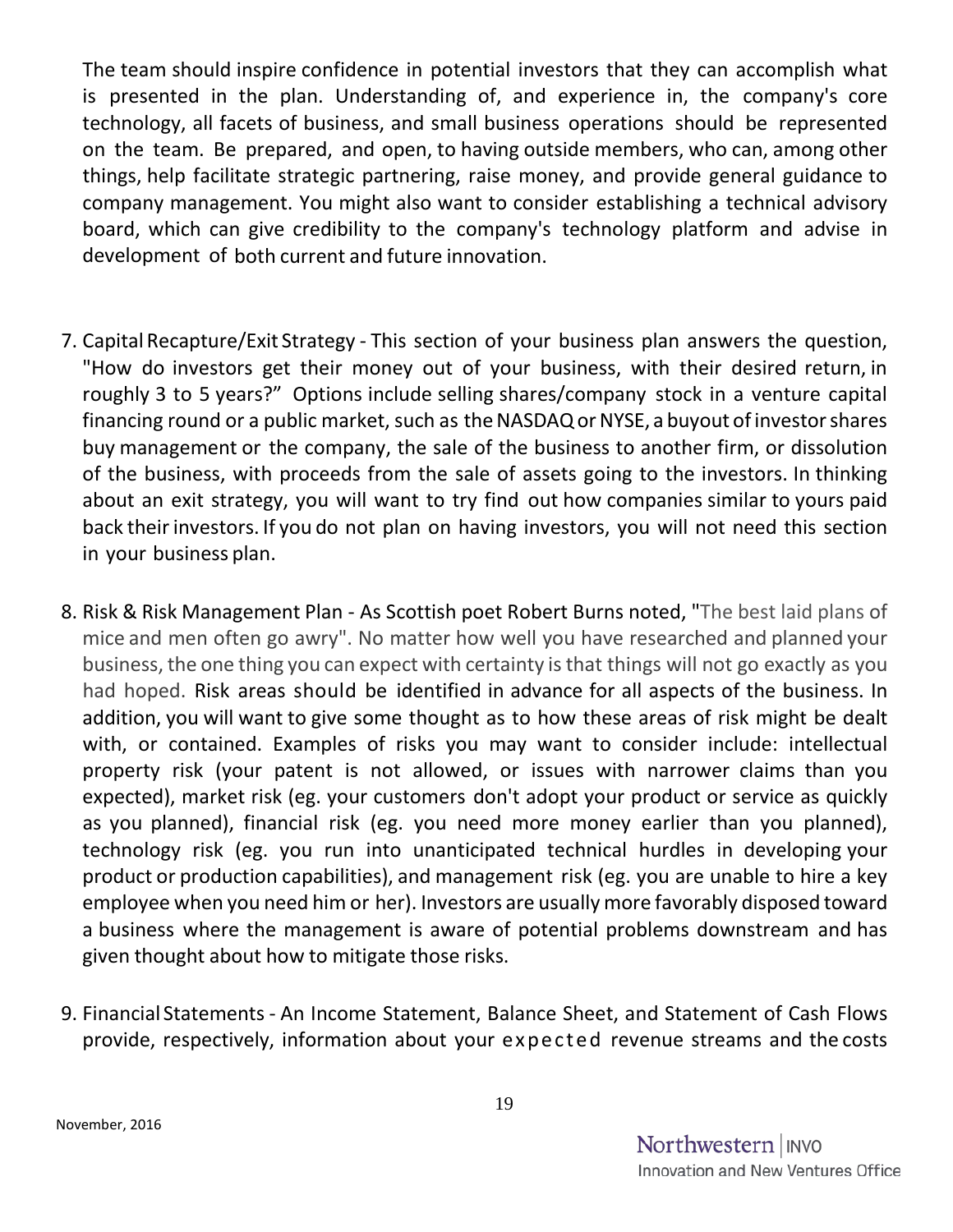associated with generating those revenues, with calculations of the various profit margins you plan to generate, the company's assets, liabilities, and ownership interests, and the various ways that money will come into and go out of the company. They should convey a complete financial picture of what your business looks like at the present time and going forward. The assumptions you have made in preparing the financial statements are a critical part of the statements, and should be explicitly included in your plan. It is a good idea to examine the effect of changing your assumptions on the financial statements. You do not need to include an analysis of this, but you should be prepared to discuss the subject. In addition to providing information to potential investors, financial statements will serve as a check for the company's management going forward to see if things are going according to the plan. Most university researchers do not have the background to put together financial statements for a business plan, so you will want to find help in doing so.

## <span id="page-19-0"></span>**ESTABLISHING A COMPANY**

## <span id="page-19-1"></span>**For-profit or not-for-profit?**

Northwestern's researchers have developed both for-profit and not-for-profit companies. The decision of whether to build one over the other is usually driven by the mission of the firm.

The missions of not-for-profits usually center on "societal good" of the community, nation, or the world. Not-for-profits are tax-exempt, meaning they do not pay certain taxes, but in return they must use their funds for the mission for which they are formed. It is important to remember that non-profit organizations may make a profit, but it must be used solely for the operation of the organization or, in the case of a foundation, granted to other not-for-profit organizations. When a not-for-profit goes out of business, its remaining assets must be given to another not-for-profit. The [Northwestern Global Health Foundation](http://www.nwghf.org/) is an example of a Northwestern not-for-profit spinout.

The most common spinouts at Northwestern are for-profit technology based spinouts. The mission of for profit startups is to bring profits to the shareholders. Profit is the goal and the business pays taxes on that profit. When a for-profit organization goes out of business, its assets can be liquidated and the proceeds distributed to the owners or the shareholders.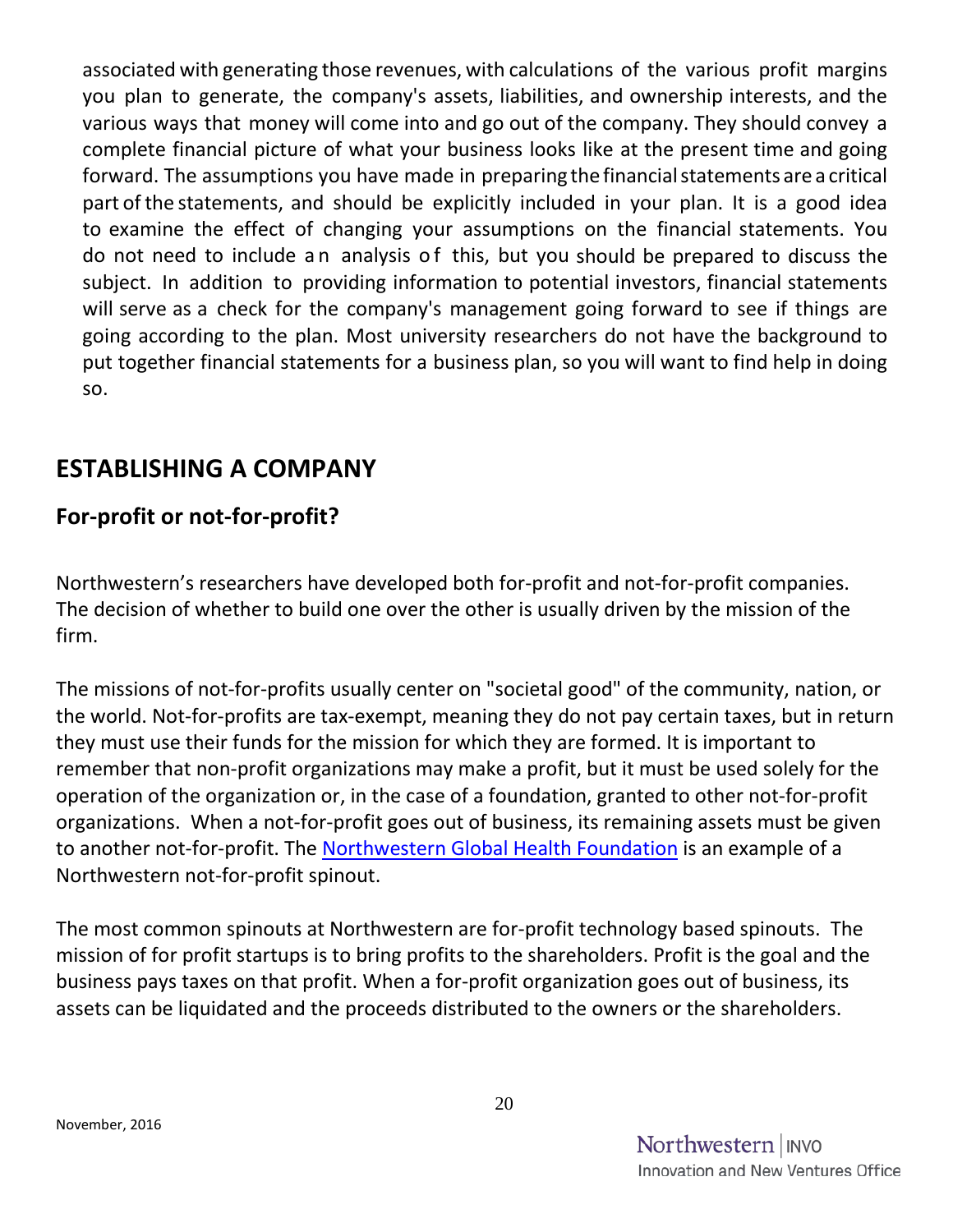## <span id="page-20-0"></span>**Virtual or bricks and mortar?**

Virtual typically do not have headquarters or an office space and run with a very small staff. Most aspects of their business, including research and development, marketing, and sales, are typically outsourced. The primary role of the virtual company is to monitor and manage the outsourced activities. By obviating the need for creating its own infrastructure ("bricks and mortar"), the virtual company keeps its costs to a bare minimum.

In general, a virtual company is formed if the company is in its early stages. There are numerous examples of startups that never graduated from the virtual mode and ultimately withered and died. Success in the virtual mode requires a well thought-out business plan with achievable technical milestones within a realistic timeline. When the milestones are achieved, the entrepreneurs should be able, in theory, to sell their startup idea to investors. However, technical milestones are often difficult to achieve on a timely basis within the academic environment. This is one of the reasons why virtual companies often fail.

#### <span id="page-20-1"></span>**Incorporating the company**

From the moment of its inception, a new company takes on its own identity, but for legal purposes a business is not "real" until it is formally incorporated in a particular state. There are numerous how-to manuals on incorporation, and it is possible to incorporate on your own for a relatively small filing fee. While this option saves money in the near term, it is important that you get qualified advice from an attorney. The money will be well worth it and will likely save frustrations in the long run. One of the primary motivations for incorporating is to protect the principals from being held personally liable for the company's debts. A good attorney will ensure that accurate filings are fulfilled. .

#### <span id="page-20-2"></span>**Choosing a corporate attorney**

If the prospect of company formation is nearing, a founder will need to consider seeking legal advice before making decisions that may impact the business throughout its existence. In the context of starting up a business out of the University, the first decision is likely centered on remaining at a center within the University or creating a startup company and moving off campus.

Deciding when to hire a lawyer for your startup, who to select, and how to make the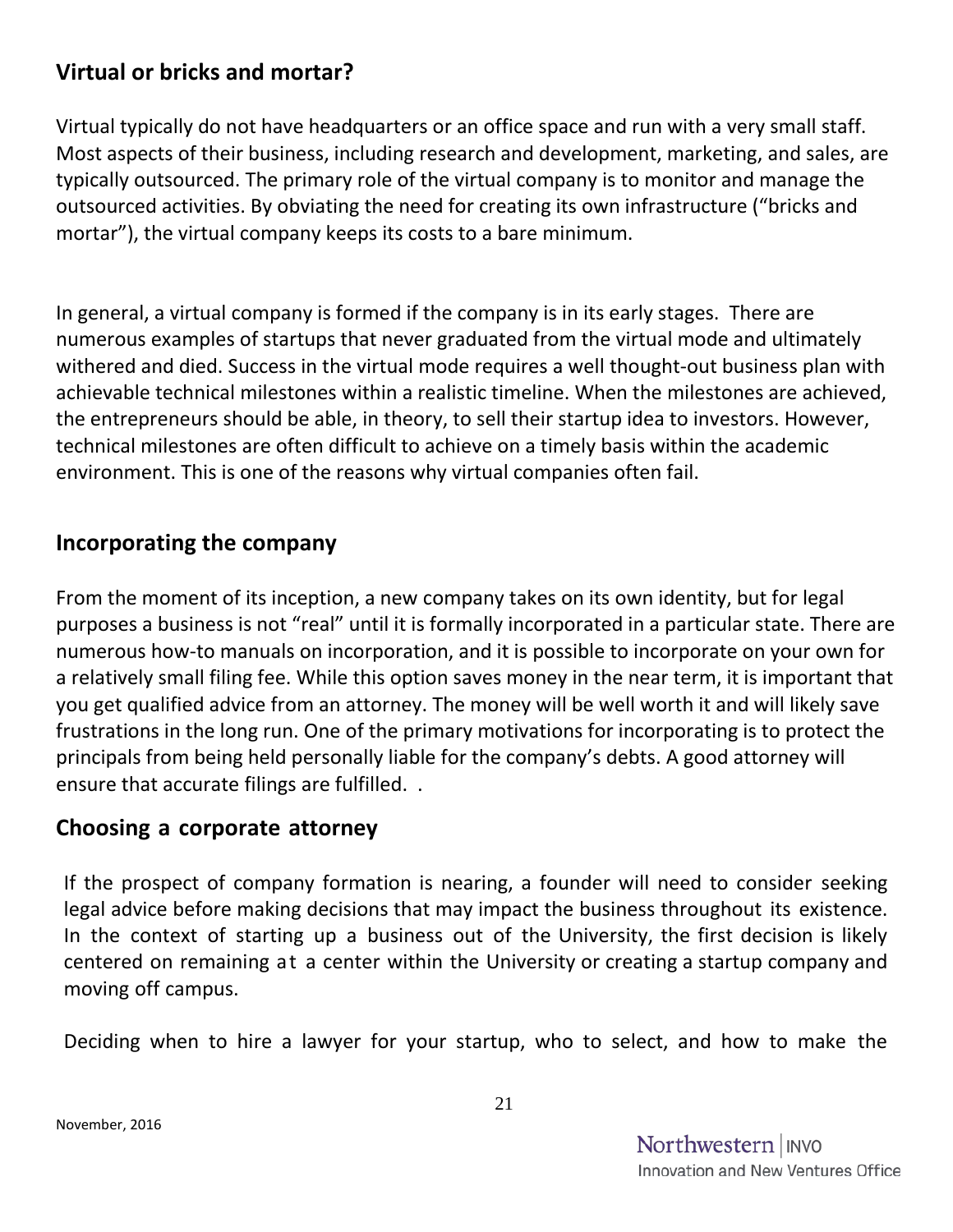selection, can be a challenging and daunting experience. For example, one should consider taking advice early before any public disclosure (including public presentations, news releases, or talking to journalists), before mentioning the sale of shares or other securities (there are strict securities regulations to protect investors), or before entering into external relationships (including with consultants, research collaborators, or anyone offering brokering services). Loose, informal, or ambiguous verbal arrangements can result in costly disputes later. Compromising on the filing of a patent application (particularly a PCT "International" application), the ownership of IP, or ending up with a claim by a broker for a percentage of a deal or a finder's fee are also potential pitfalls of early stage startups.

#### **Firm Size: Small or Large**

It is worth giving careful thought whether to go with a small local law firm, or with the local office of a larger (possibly national) firm with deeper legal resources, and most likely, higher fee rates. While some would recommend retaining only the best, high-rate, firms, the legal needsofthe start---upmay not be able to support the high costs of doing so. However, if the startup's needs are likely to require substantial amounts of capital from institutional investors, strategic partnerships with national or global corporations, an IPO on an established stock exchange, or legal work associated with an anticipated acquisition, then a larger firm's services may be more appropriate.

#### **How to pay for services?**

A founder that is bootstrapping is likely to be minding every cent. Your law firmmightassuage the cash-flow strain by offering services at a reduced rate for a period of time, hoping to the company down the road. Depending on the firm, the company can pay in cash, defer payment by agreement, issue equity, or combine any of the above.

#### **Selection Process**

Aside from size, cost, and payment structure, there are other considerations in selecting a law firm, including:

- How many partners are in the firm?
- Does the firm specialize in a specific field of law or is it a one---stop shop for all of the services the company will require?
- What depth of expertise and experience do they have?

November, 2016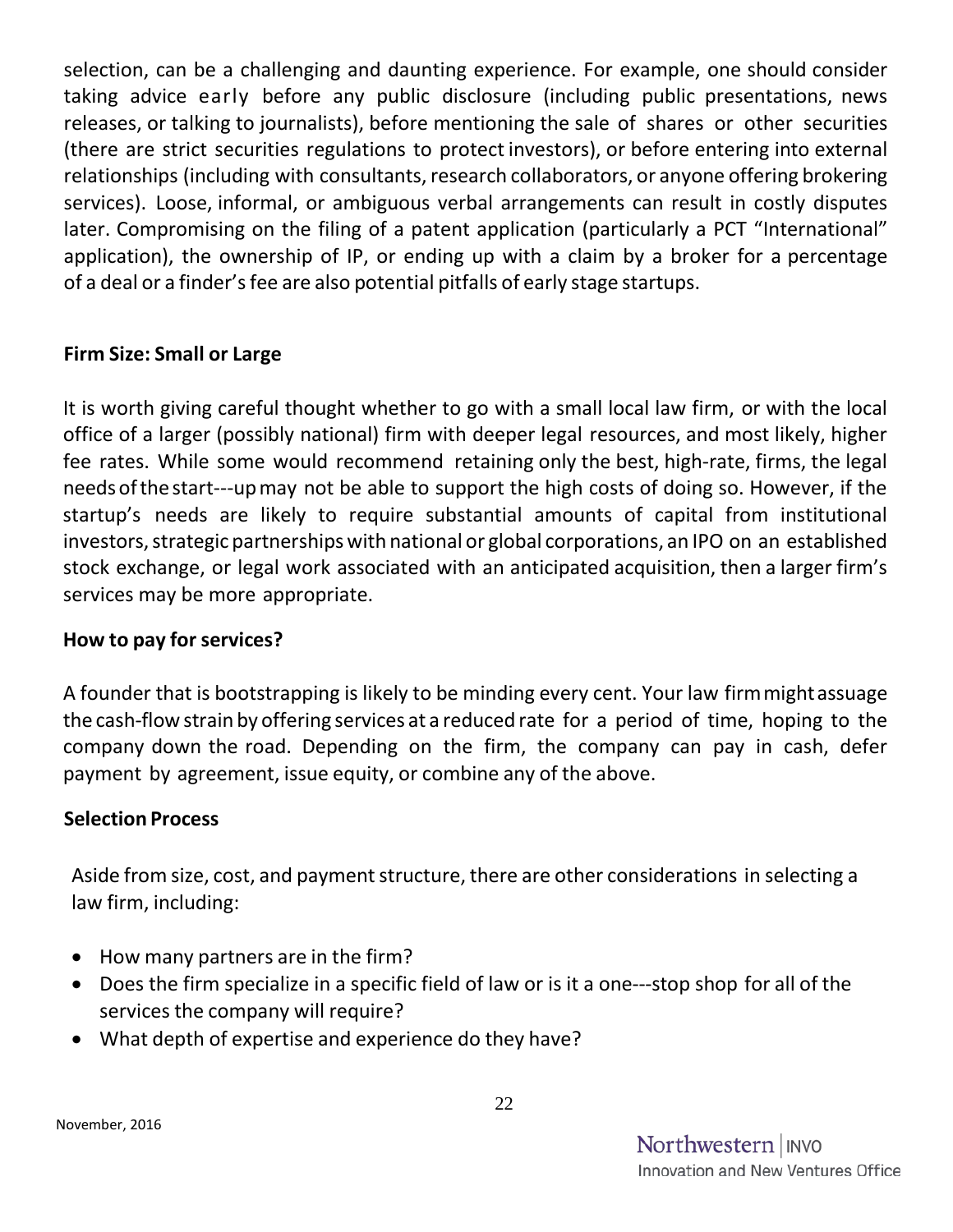- Are they local, regional, or national?
- What is their reputation?
- What is their expertise and experience with the type of company/industry being created (startup experience, and experience with the types of deals you are likely to do)?
- What deals startups, financings, collaborations, IPOs, M&A deals, etc. – have they advised upon? Advisers who have significant experience with the appropriate types of deals should provide the most efficient services and have a substantial pool of benchmark information about deal terms, and proven ways to structure deals and draft agreements.
- Outside of their area of personal focus, who would they bring in (from their own firm, or recommended external providers) to meet the company's other legal needs?
- If the firm provides a legal team to support the business, who will do the actual work? You will want the right level of attention from the senior partner, but will want more routine work to be done by competent junior lawyers, at lower fee rates.
- How active are they in your industry? Do they attend conferences? Do they publish white papers, articles, updates of interest to the company's industry sector? Are they opinion leaders, evidenced by their public profile, invited presentations, public recognition, etc.?
- What are the fee rates per team member? What extras will be billed? How will they bill the company? What will they accept as payment?

Having a legal question or two to ask may also be very enlightening regarding how the firm approaches the answer, and how interested the firm is to give you an answer. The purpose of asking these types of questions is not to receive free legal advice, but to analyze the way they respond.

Once you engage a law firm, you will likely work with an individual lawyer and his/her team. The founders will want to assess whether this person/team is compatible with the company's management team – not only with respect to personal chemistry, but to having a good understanding of company needs, and risk tolerance. Remember, entrepreneurs take calculated risks to exploit opportunities, while lawyers seek to remove or minimize risks.

Part of the lawyer's pitch might be the added value they can bring – access to their network of investors, etc. A good level of skepticism is appropriate. If this is delivered, it is a bonus. The company's priority should be on satisfying its specific legal needs.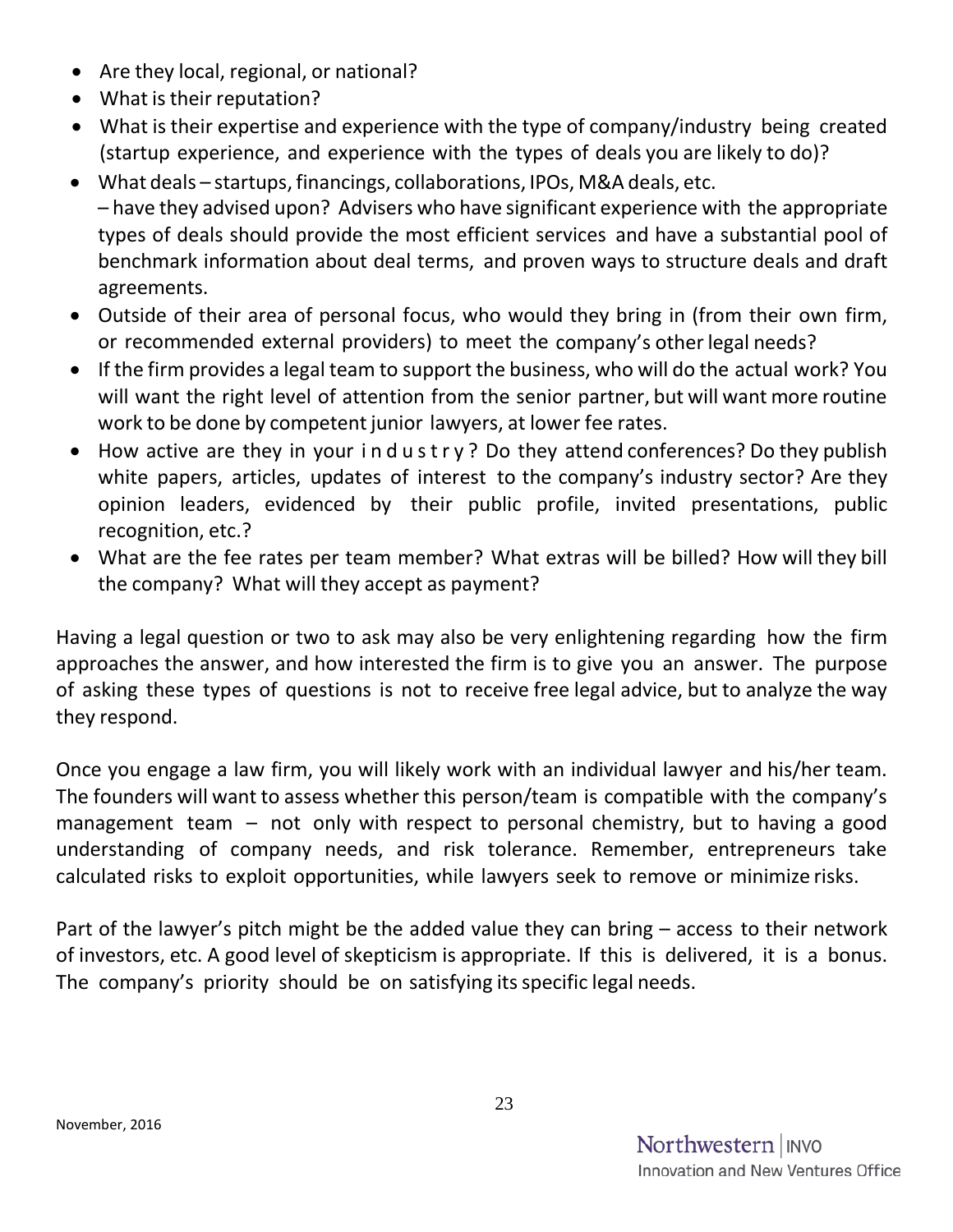Please contact the Innovation and New Ventures Office for referrals of attorneys with experience in the area. Alternatively, entrepreneurs are encouraged to consult with the Donald Pritzker [Entrepreneurship](http://www.law.northwestern.edu/research-faculty/entrepreneurship/) Law Center (DPELC) at the Pritzker School of Law for advice on this topic.

## <span id="page-23-0"></span>**Executing a founders' agreement**

Forming a company is a tremendously complicated process on many different levels. The information contained in this section represents important considerations that founders of a new startup company must discuss and agree to before moving forward to create the company. The essence of this conversation is to talk through a number of key points regarding founders' respective roles, relative ownership interests and other important governance matters. It is quite likely that the founders will need to retain the services of an attorney to prepare a Founders' Agreement. This document memorializes the terms and conditions agreed to by the founders.

INVO recommends that the founders work through this process at the same time the entity is being formed. In addition, INVO can provide a list of attorneys qualified to prepare such a Founders' Agreement.

Premise - One Academic Founder ("AF") and one Non-Academic Founder ("NAF" and, collectively, the "Founders") will create an entity to commercialize and grow a business around certain intellectual property owned by Northwestern University with respect to which the AF had a hand in creating

Founders' Roles - At the outset, the Founders should begin to think through and frame out each Founder's initial contribution to the entity, as well as the parties' expectations regarding future contributions to and roles within the entity. Such evaluation should include:

1. Relatively detailed listing of each Founder's initial and anticipated responsibilities towards the entity (e.g. business development, marketing, operations, raising outside capital, filling out the management team, software development, creation of additional intellectual property, etc.)

2. Anticipated time commitments from each Founder - Will both Founders be working with the entity on a full-time basis, or will one or both of the Founders maintain separate full-time or part-time employment or engagements?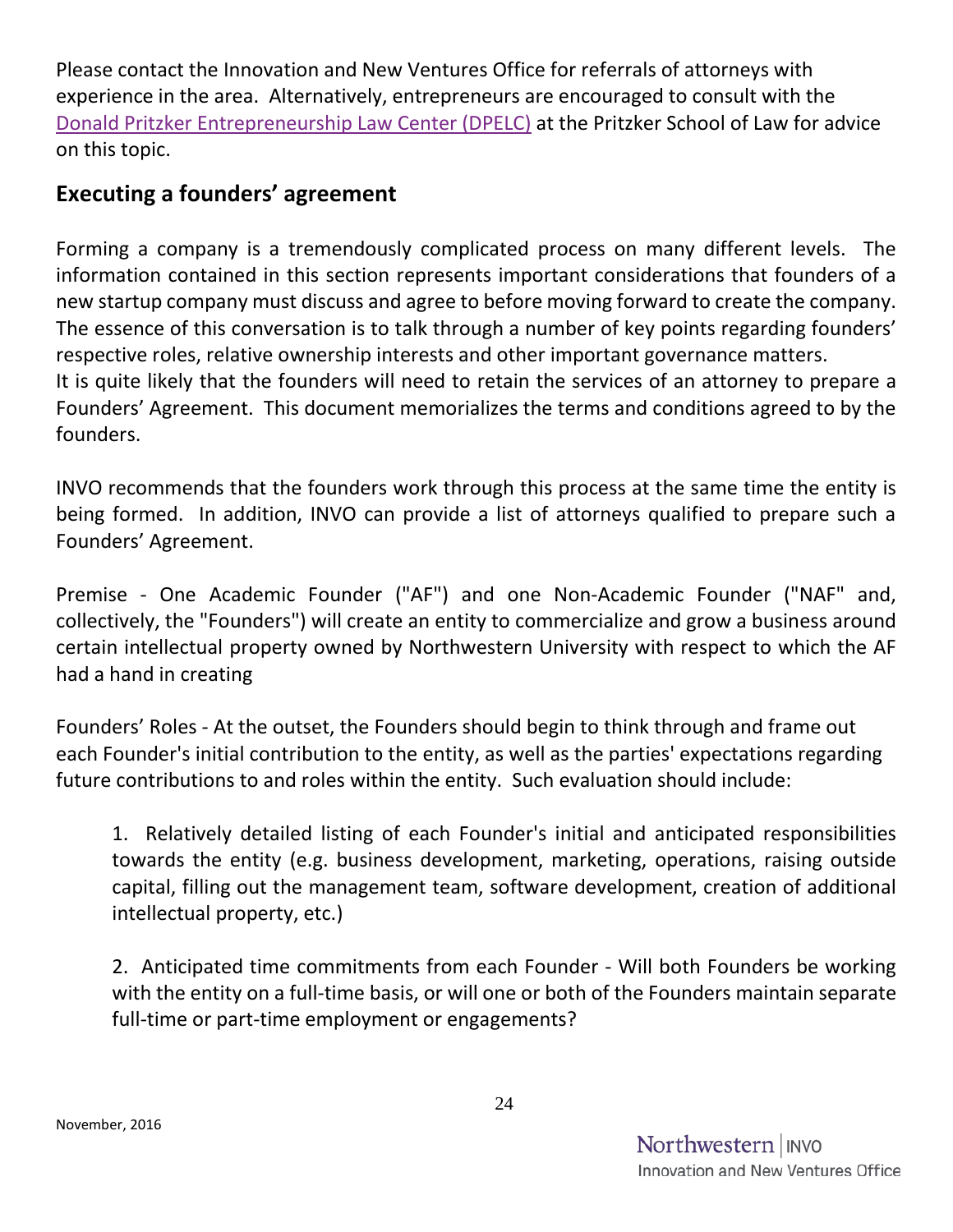The foregoing expectations, once mutually-agreed between the Founders, will likely serve as the basis for each Founder's "sweat equity" structure

Initial Ownership

Cash Investment: Cash contributions in most IP-heavy businesses are typically minimal at this stage, but to the extent either or both Founders will be contributing capital to the entity, the parties should allocate a portion of the initial equity ownership towards those investments. For example, if both Founders will be making an initial capital contribution of \$25,000 to the entity, maybe the Founders will deem 10% of the equity to be issued to each Founder to be fully "earned" and "vested" as of the date of that contribution (with the remaining 80% to vest as described below).

Sweat Equity: Beyond any cash investments into the entity, the *Academic Founder* "AF" will likely be deemed to be contributing a combination of intangible / intellectual property as well as time / "sweat" to the entity, while the *Non-Academic Founder* "NAF" will likely be deemed to be contributing time or "sweat" to the entity, such as (i) serving as CEO / President, (ii) utilizing contacts in the industry, and (iii) overseeing business development and marketing functions during the early stages.

 (a) The Founders will first need to determine overall equity ownership based on the assumption that each Founder remains with the entity for a pre-determined period of time and adequately performs all of the applicable services referenced in the "Determination of Roles" section above. For example, assuming the NAF is highly qualified and experienced in the company's industry, the parties may allocate equity on a 50/50 basis. Initial ownership percentage of the NAF will likely range from 20% at the low end to 50% at the high end.

 (b) The next step after carving up the equity is to determine what will be required of each Founder to "earn" the equity which is being issued as compensation rather than on account of a cash contribution. There are many options here, one of which is to vest one portion of the Founder equity over time (e.g. quarterly over a 3-year period) and the remaining portion based on either the entity or the applicable Founder achieving specific measurable milestones (e.g. unique users, licensees, revenues, etc.). Regardless of the vesting schedules, to avoid adverse tax consequences (both on future vesting dates and upon a sale of the company), each Founder should work with his or her accountant to ensure an 83(b) election is filed with the IRS no later than 30 days from the date of issuance of any compensation equity to such Founder.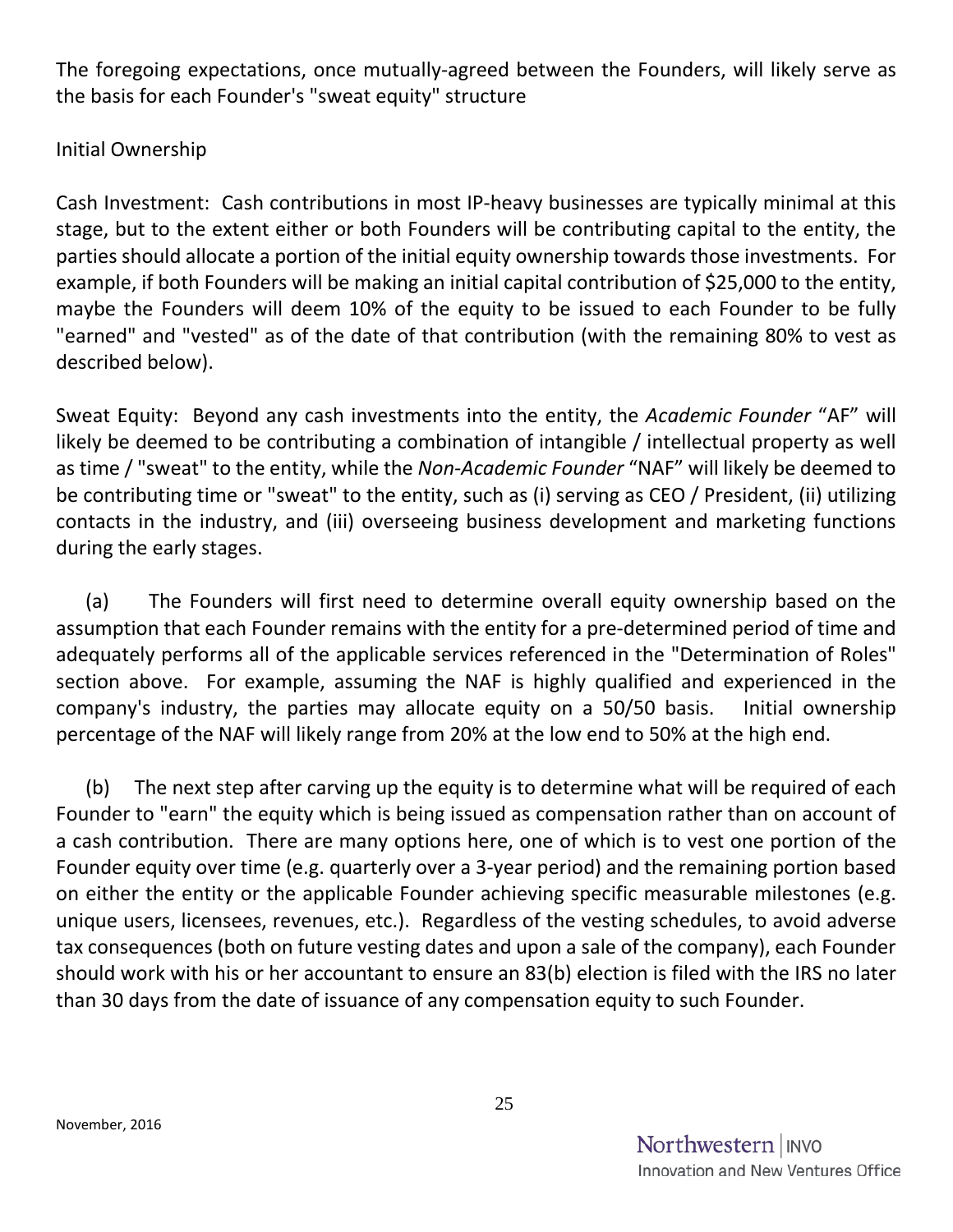Equity Repurchase Rights - There are various scenarios under which the Founders will likely want to provide the company with the ability to repurchase or recapture some or all of the equity issued to a Founder. Some of the more common repurchase rights, each of which merit discussion between the Founders at the outset, are as follows:

1. Termination of Employment or Consulting Arrangement - In the event either Founder either voluntarily leaves the company or is terminated by the company, the company will often be entitled to repurchase all equity held by such Founder for a purchase price equal to (i) the amount paid for such equity for all vested equity (which will be \$0 for compensation equity), and (ii) "fair market value" for all vested equity ("fair market value" to be defined within the investment documents).

2. Death of a Founder - Often unvested equity will be forfeited and vested equity is subject to repurchase from the deceased Founder's estate for "fair market value."

3. Divorce or bankruptcy of a Founder - In these "involuntary transfer" situations, to the extent the applicable judge/trustee elects to award equity to someone other than the Founder, unvested equity will be forfeited to the Company and vested equity will often be subject to repurchase at "fair market value."

There are a number of related issues which sometimes come into play with regard to repurchase rights, including (i) how to address a situation where one or both Founders are not full-time with the entity, as it sometimes becomes difficult to ascertain whether or not a Founder has terminated his or her relationship with the entity, (ii) the right of the company to pay a portion of any purchase price by issuance of a promissory note, (iii) the purchase of key man life insurance policies to support the repurchase of equity upon the death of a Founder, and (iv) accelerated or partial-accelerated vesting upon any sale of the company and/or in the event a Founder is terminated by the company without "cause" (to be defined within the investment documents).

Management - While not required by the limited liability company statutes, it is often a good idea to set up the entity such that it is manager-managed rather than member-managed. The "Board of Managers" would be the strategic / high-level decision making body, while officers can be designated to handle day-to-day affairs of the company.

In a 50 / 50 scenario (2 equal Founders), the Founders should discuss methodology for resolving deadlocks/disagreements. Potential solutions include but are not limited to: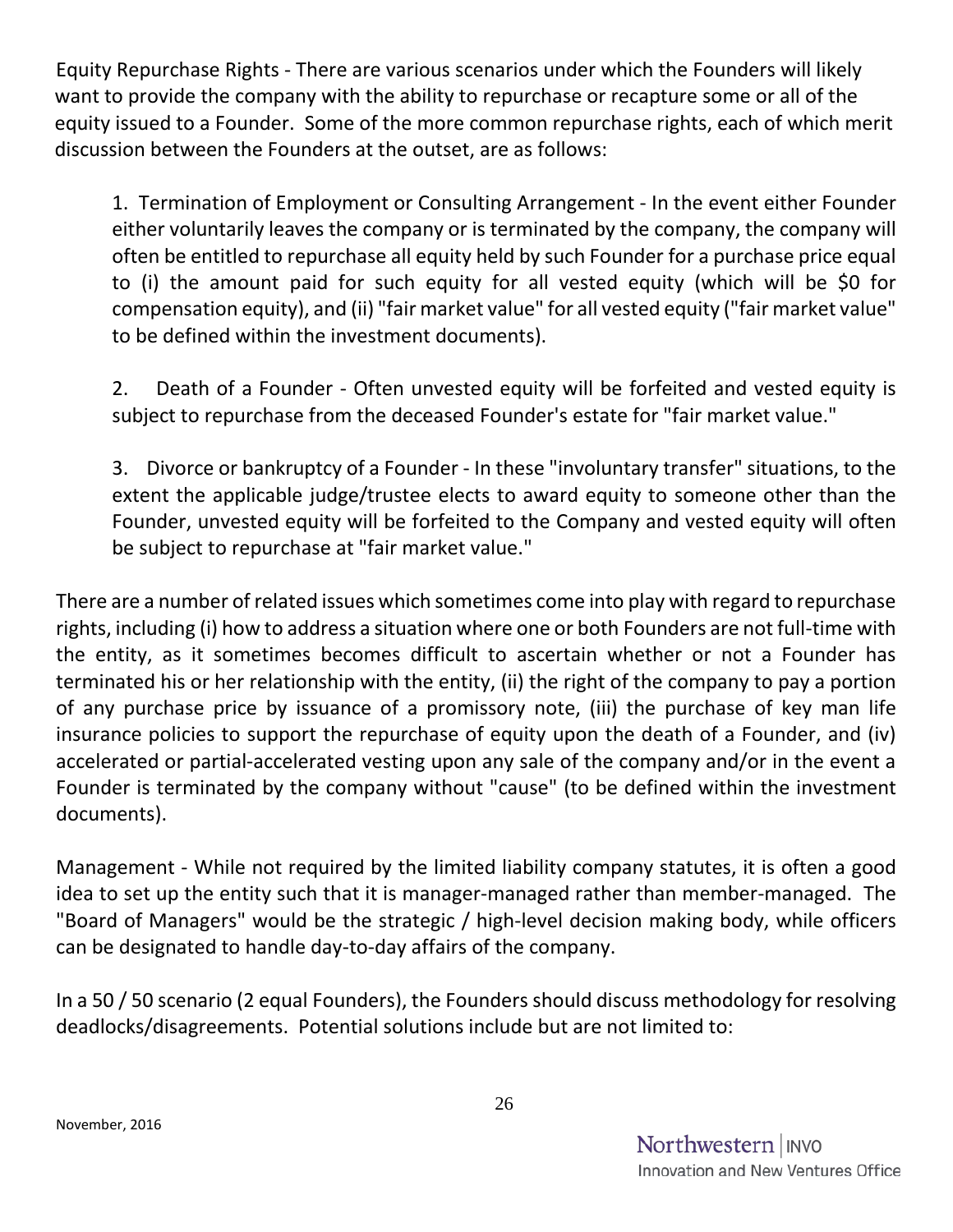1. Mediation or arbitration when disputes arise

2. Forced Buy/Sell (either Founder can submit a dollar figure to the other Founder, and the other Founder can either buy the submitting Founder's equity at that price or sell to the submitting Founder at that price)

3. Submission of issue to the members (equity holders) if there are other equity holders who or which have the full trust of the Founders

4. Simply requiring that the Founders work through the issue (often the case in very early stage businesses)

In any event, in a 50/50 scenario it is often beneficial to find a third board member at the appropriate time to, among other things, avoid deadlocks.

If one Founder will control the voting/decision-making within the entity, the other Founder may request that certain material actions not be permissible without a "super-majority vote"; such actions include for example, (i) going into a different line of business, (ii) selling the company, (iii) paying compensation in excess of  $\zeta$  are to any individual, and (iv) issuing incentive equity beyond a pre-agreed amount.

#### <span id="page-26-0"></span>**Other agreements**

The Founders should enter into a**n Operating Agreement** for a limited liability company or a **Stockholders' Agreement for a corporation,** which are agreements that address specific governance related topics for the entity, such as:

1. Future Capital Needs - The Founders will each likely want pre-emptive rights to ensure both can, at their option, participate in future capital raises to maintain their relative ownership percentages in the entity.

2. Capital Calls - If the Founders know that capital is going to be required in the short term (in advance of an outside round), they should address the investment expectations relative to each Founder and the repercussions a Founder will face in the event such Founder does not meet his or her capital call obligations.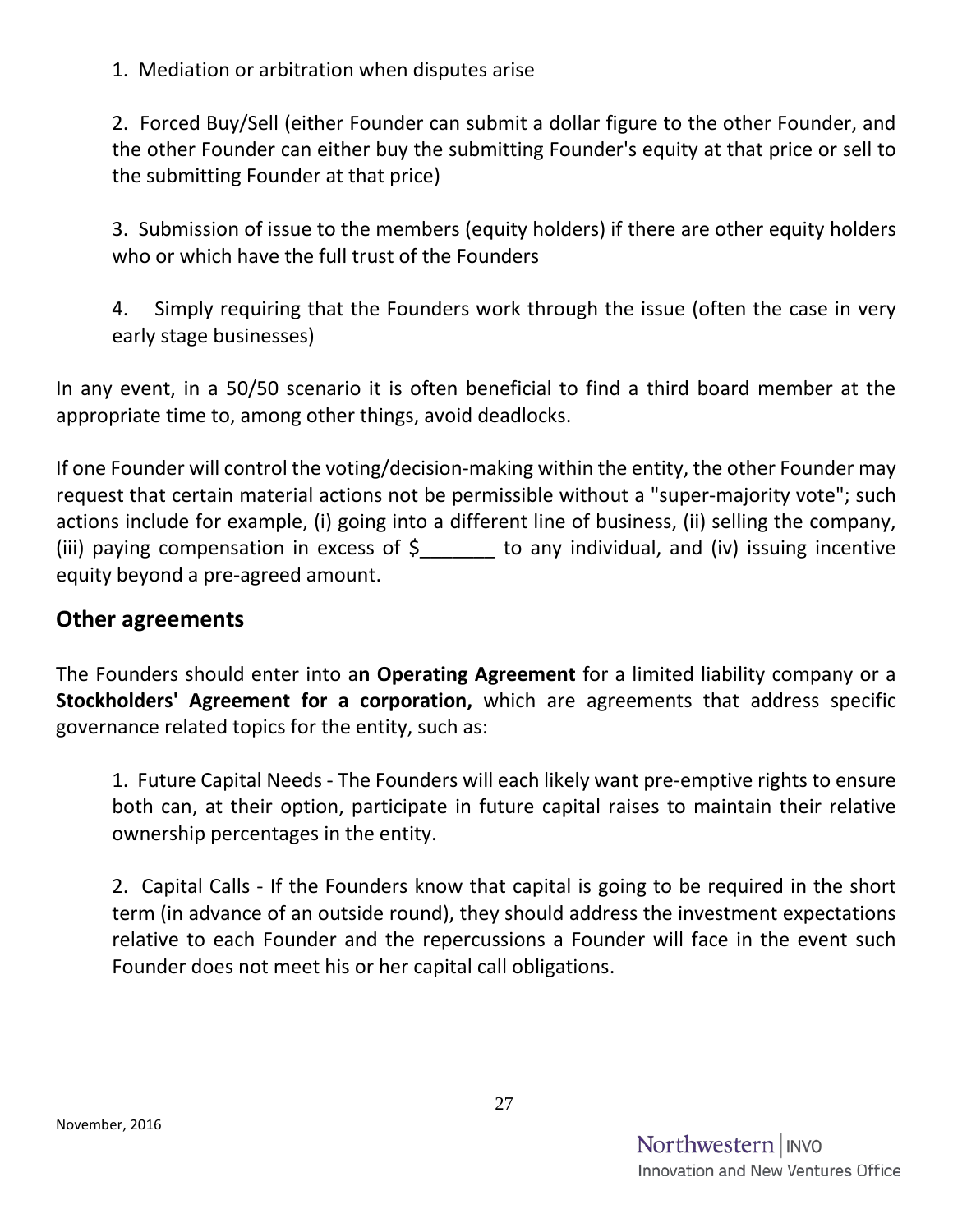3. Sales of Equity - Presumably, at a minimum, the company and/or the other Founder will have a right of first refusal to purchase any equity proposed to be sold by a Founder (sometimes such sales will simply be prohibited without board approval).

4. Tag Along/Drag Along - The Founders may want to ensure that to the extent they are not 50/50 owners at some point in time, the smaller owner(s) do not have the ability to block an otherwise approved sale of the company's equity while the larger owner(s) do not have the ability to sell just their equity leaving the smaller owner(s) behind with a new and potentially undesirable partner.

5. Allocations/Distributions - Depending on the form of entity selected by the Founders, there may be annual profit/loss allocation decisions to be made, and regardless of the choice of entity, the Founders will want to think through expectations regarding dividends/distributions over time (most often profits in an early stage business are reinvested in the entity to promote growth).

6. Outside Activities - What will each Founder be entitled to do outside of providing services to the company (e.g. similar or competitive businesses, academic engagements, other boards of directors, etc.)?

## <span id="page-27-0"></span>**Choosing the startup legal entity**

Generally, there are four considerations as outlined on **Table 2**. Usually, sole proprietorship is not appropriate for technology companies due to liability concerns and the limitations with raising capital. The C Corporation is the first choice for most venture capitalists. When the tobe-venture-funded startup is a C Corporation, various administrative and other burdens are minimized for the venture firm, allowing them to transfer capital more easily and focus on developing the startup.

|                     | Sole                | C-Corp                      | S-Corp                | <b>Limited Liability</b> |
|---------------------|---------------------|-----------------------------|-----------------------|--------------------------|
|                     | Proprietorship      |                             |                       | (LLC)                    |
| <b>Requirements</b> | None                | Must File with State, small | Must File with State, | Must File with State,    |
|                     |                     | fee required                | small fee required    | small fee required       |
| <b>Personal</b>     | Unlimited liability | Shareholders are not        | Shareholders are not  | Members are not          |
| Liability           |                     | held liable                 | held liable           | held liable              |
| <b>Governance</b>   | Relatively few      | Election of board of        | Election of board of  | Few Requirements.        |
|                     | requirements        | directors/officers,         | directors/officers,   |                          |
|                     |                     | annual meetings, and        | annual meetings, and  |                          |
|                     |                     | annual report filing        | annual report filing  |                          |

#### **Table 2: Common Legal Entities for Corporations**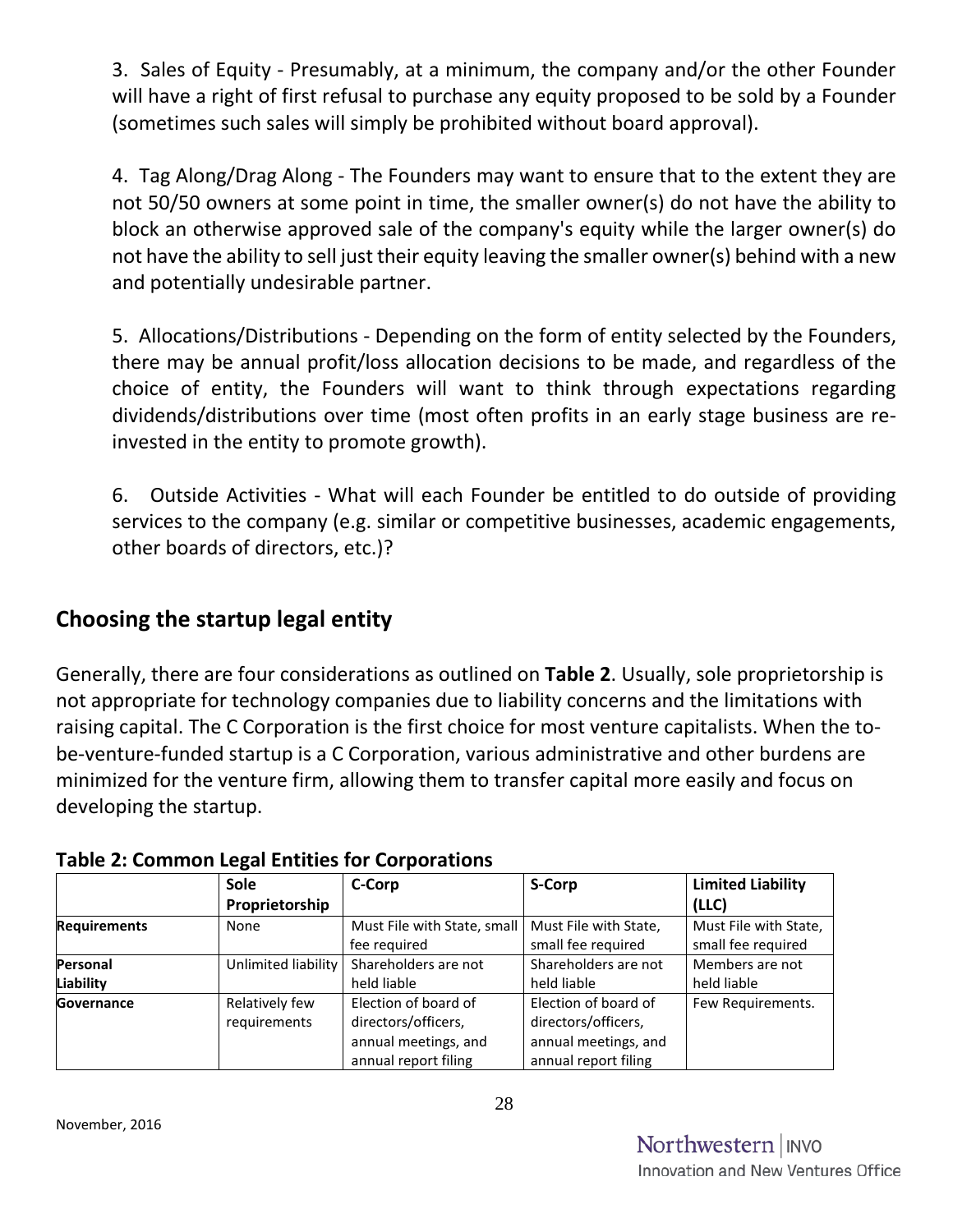|                           |                     | requirements          | requirements.          |                       |
|---------------------------|---------------------|-----------------------|------------------------|-----------------------|
| <b>Management</b>         | <b>Full control</b> | Shareholders elect    | Shareholders elect     | Members can set up    |
|                           |                     | directors who         | directors who          | structure as they     |
|                           |                     | manage business       | manage business        | choose                |
|                           |                     | activities            | activities             |                       |
| Term                      | Terminated when     | Perpetual: can extend | Perpetual: can extend  | Perpetual, unless     |
|                           | proprietor ceases   | past death or         | past death or          | state requires fixed  |
|                           | doing business or   | withdrawal of         | withdrawal of          | amount of time        |
|                           | upon death          | shareholders          | shareholders           |                       |
| <b>Taxation</b>           | Entity not          | Taxed at corporate    | No tax at the entity   | No tax at the entity  |
|                           | taxable.            | rate                  | level - income passed  | level. Income passed  |
|                           | Sole proprietor     |                       | through to the         | though to members     |
|                           | pays taxes.         |                       | shareholders.          |                       |
| <b>Transferability of</b> | No.                 | Shares of stock are   | Yes, observing IRS     | Depends on            |
| <b>Assets</b>             |                     | easily transferred.   | regulations            | restrictions outlined |
|                           |                     |                       |                        | in operating          |
|                           |                     |                       |                        | agreement             |
| <b>Fundraising</b>        | Individual          | Shares of stock are   | Shares of stock are    | Subject to operating  |
|                           | provides            | sold to raise capital | sold to raise capital. | agreement             |
|                           | capital.            | (Securities laws      | Limitations prevent S  | (Securities laws      |
|                           |                     | apply)                | Corp stock ownership   | apply)                |
|                           |                     |                       | by corporations        |                       |

## <span id="page-28-0"></span>**Fundraising**

The type of investors that you will seek for the company will depend on the type of company that is being built, the stage of development and the capital needs. The most common are:

#### **Sweat Equity, Friends and Family**

Usually, the founders each put some of their personal funds into the enterprise during its early days to help with expenses such as travel and incorporation. More committed entrepreneurs, especially those without co-founders, may put a considerable amount of their own money into the company, frequently using credit-card and home-equity debt as an adjunct.

Often, entrepreneurs will tap their friends and families as mini-angels to provide initial funding. Asking for money from family and friends can be a difficult. It is wise to be clear and upfront about your goals and intentions. **Non-Profit Grants**

Not-for-profit foundations are often good places to seek funding if the mission and goals of your company aligns with the missions and goals of a non-profit foundation. Occurring more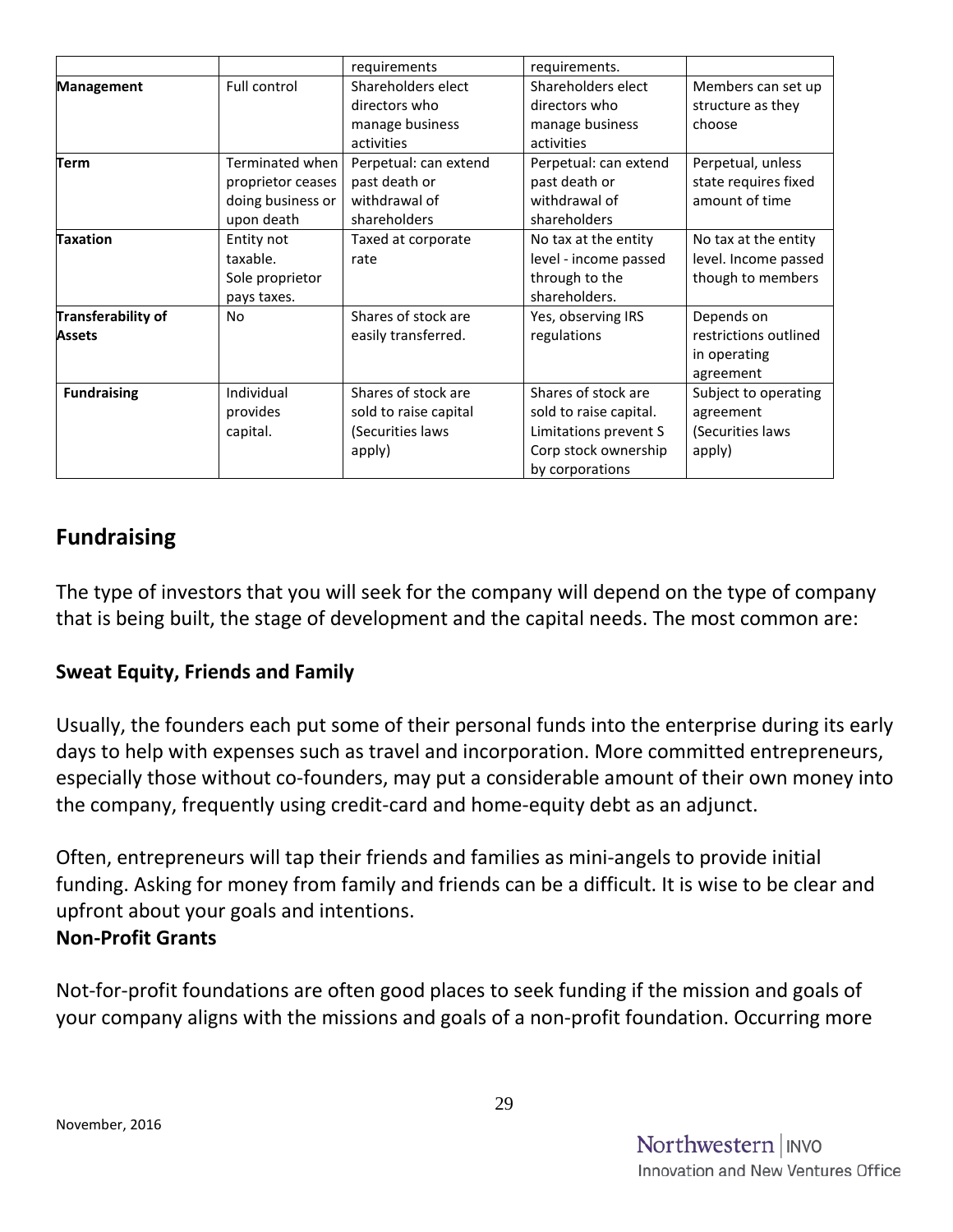frequently in healthcare and social issues, foundations such as the Cystic Fibrosis Foundation have funded cystic fibrosis research in both industry and academia.

#### **SBIRs & STTRs**

Small Business Innovation Research (SBIR) and Small Business Technology Transfer Research (STTR) are federal grant programs that fund research in companies with fewer than 500 employees. These programs recognize that much of the United States' innovation occurs within the small-business sector, and they seek to stimulate further innovation in select areas of research. Over two billion dollars in grants are provided each year by agencies of the federal government under published solicitations. Awards have three phases: Phase I (up to \$150,000), in which new concepts are explored; Phase II (up to \$1 million), in which successful Phase I projects are developed into products; and Phase IIb (up to \$3 million) in which the Phase II projects are moved close to commercialization.

SBIR/STTR awards are made to the small business, but a portion of the funds may be subcontracted to a university laboratory, which can be a great source for managing proof-ofconcept projects without having to pay for expensive infrastructure such as instrumentation in a private sector laboratory (up to 33 percent for SBIR and 60 percent for STTR during Phase I). SBIR/STTR awards are attractive to academic startups for two reasons: they play to the grantwriting strengths of academic researchers; and they are outright grants, not equity investments (e.g., you don't have to give a piece of the company away to get the money). The major downside to the awards is that there can be a significant lag between Phase I and Phase II awards, and it may be difficult to keep research teams together (i.e. meet payroll) while the Phase II application is pending.

Many academics have been tempted to use the SBIR/STTR programs to extend their academic research instead of using the funds to build a company and develop products. Expert panels are utilized to review the grant applications both for technical and commercial merit. Applications that are academically focused are generally not accepted. But used in their intended manner, SBIR/STTR awards are excellent ways to fund early research in a new company, and the Phase II awards are substantial. Still, a company trying to build its entire line of products from SBIR/STTR grants without other investment is not likely to secure sufficient resources. For more information on SBIR/STTR programs check [www.sbir.gov.](http://www.sbir.gov/)

#### **Angel Investors**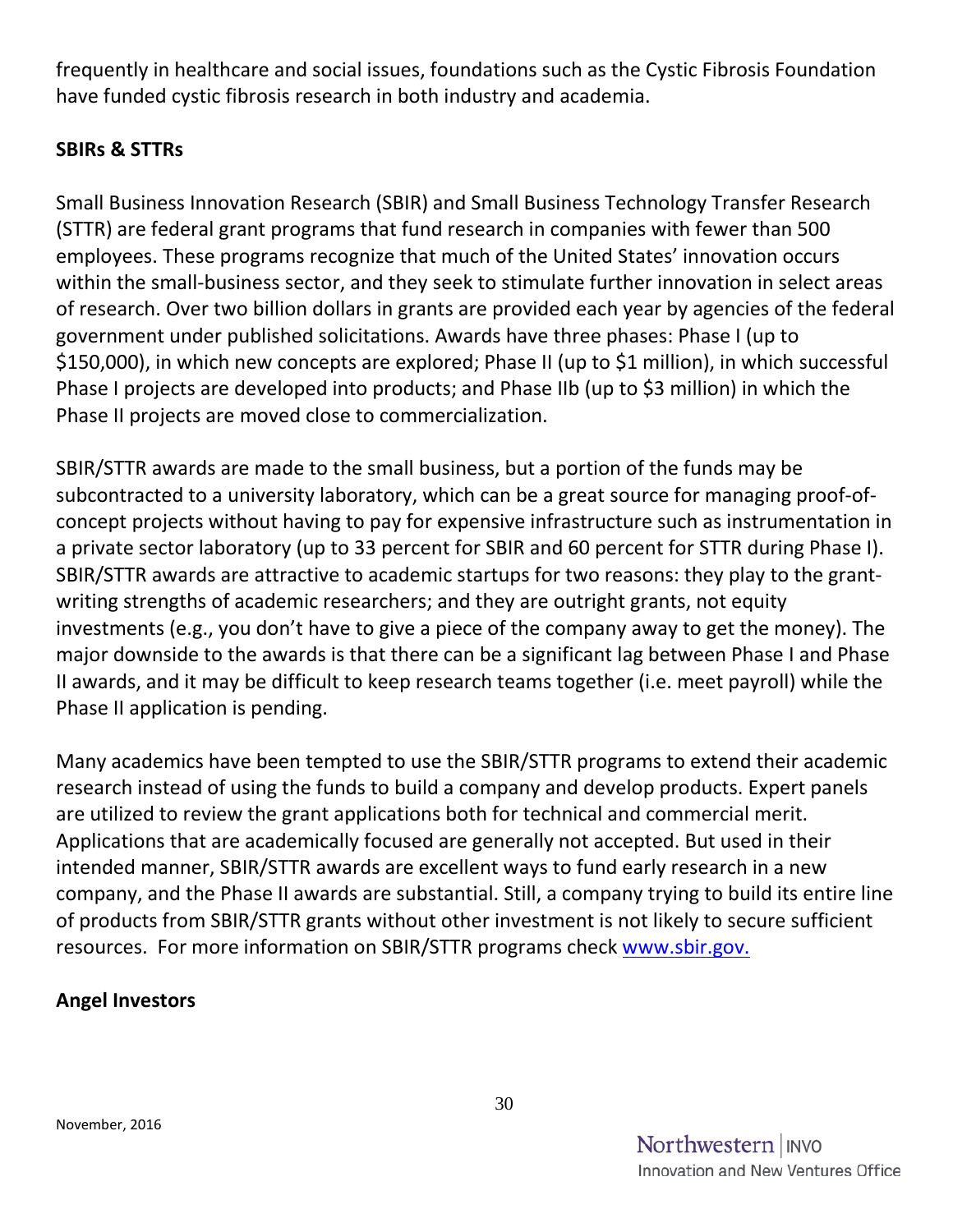An angel investor is usually someone who has led the launch and development of one or more successful companies, followed by a successful exit. Angel investors often form groups so potential investments can be better evaluated. Each angel typically invests between \$25K- \$100K.If a group pools their money, the total amount of investment can reach over \$1 million dollars. Angel investors usually come in at an earlier stage than venture capital financing.

Active Chicago area angel groups include:

| Hyde Park Angels          | www.hydeparkangels.com    |
|---------------------------|---------------------------|
| <b>Heartland Angels</b>   | www.heartlandangels.com   |
| <b>Cornerstone Angels</b> | www.cornerstoneangels.com |

Equity investors receive stock in the company, with the amount dependent on the value ("valuation") of the company in proportion to how much they have invested. The cash value placed on a new company ("pre-money valuation") is arbitrary and subject to negotiation, with entrepreneurs usually thinking high and investors low. It is inevitable that after multiple rounds of equity investment, the investors will own a majority of the shares of the company. At first, founders may view this outcome as "losing control" of the company (often called "founder's syndrome"), but without external investment, the company would not be able to move forward.

#### **Industry Partnerships**

A startup may also develop a strategic partnership with a larger company in which this partner helps the young company with product development, generally in the form of cash or collaborative assistance. Partnerships are an excellent source of non-diluted capital and also usually have an impact on the company's valuation because they are used to validate the technologies. Partnerships are dependent on product stage of development and milestones. Care must be taken that these relationships do not alter the core company focus and are not structured in a way that will hamper future fundraising or sale of the company.

#### **Venture Capital Firms**

Venture capitalists (VCs) are professional investors and money managers who manage and invest a pool of money from high net worth individuals and institutional investors who are looking for higher returns on their investments than the average stock market returns. There are thousands of venture firms out there, and many firms specialize in a particular industry.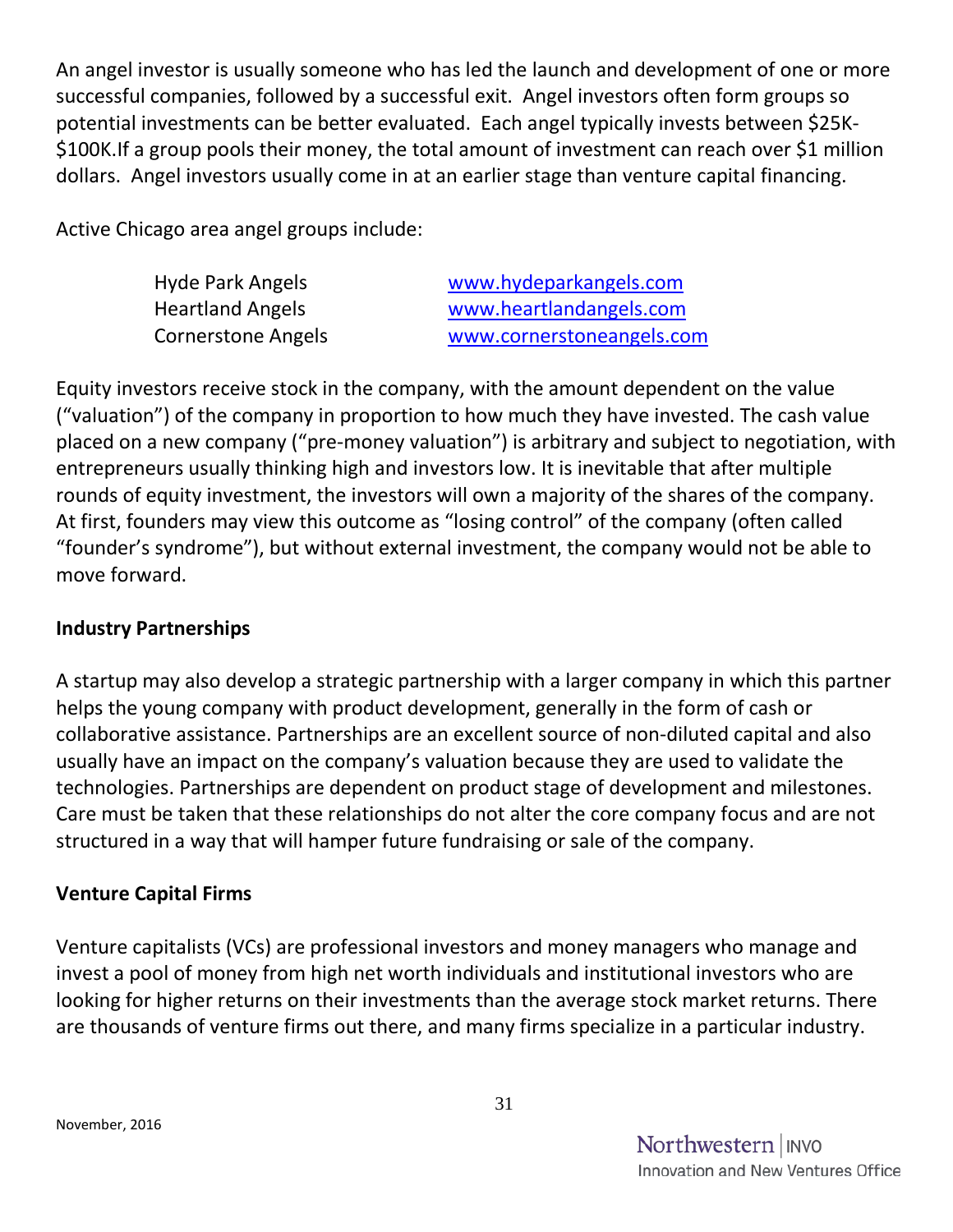There are more VCs focused on high tech than life sciences, simply because an exit in a life science usually takes much longer.

VCs provide significant value that is much more than just money. Many VCs were former executives who launched and managed successful companies and they can provide valuable advice and guidance. In addition, when a VC invests, you are getting the advantage of his/her entire network of contacts.

In addition to a return on individual investments, VCs make money by charging a management fee on the funds raised from individual and institutional investors. A VC firm's reputation is based on its investment track record. If managers have below average success rates; investors are likely to choose different money managers.

Equally important as selecting the right CEO, is the selection of the right investors. Investors play a critical role in shaping the company, providing support, management, etc. The quality of your seed investors will play a key role in attracting future investments. Sometimes, the entrepreneur is in such desperate need for funding that he/she accepts investments from inexperienced investors. These investors often have unrealistic expectations, little industryspecific network and little credibility with follow-on investors.

# <span id="page-31-0"></span>**TIPS FOR NORTHWESTERN ENTREPRENEURS**

An important step in starting a company is to clarify the role that the academic entrepreneur will be able to play and the steps to move the inventions to the company. These issues can vary widely depending on the nature of your startup and your own background, desires and interests. However, there are a few things to keep in mind as you consider starting this new venture.

## <span id="page-31-1"></span>**Working with Northwestern and INVO**

Unlike corporations where employees are unable to start a company with information gained while employed, academia is markedly different. University employees who want to found new companies based on their research are not perceived by their employers as potential competitors. Thus, university employees are typically not required to leave their academic employment in order to start a company.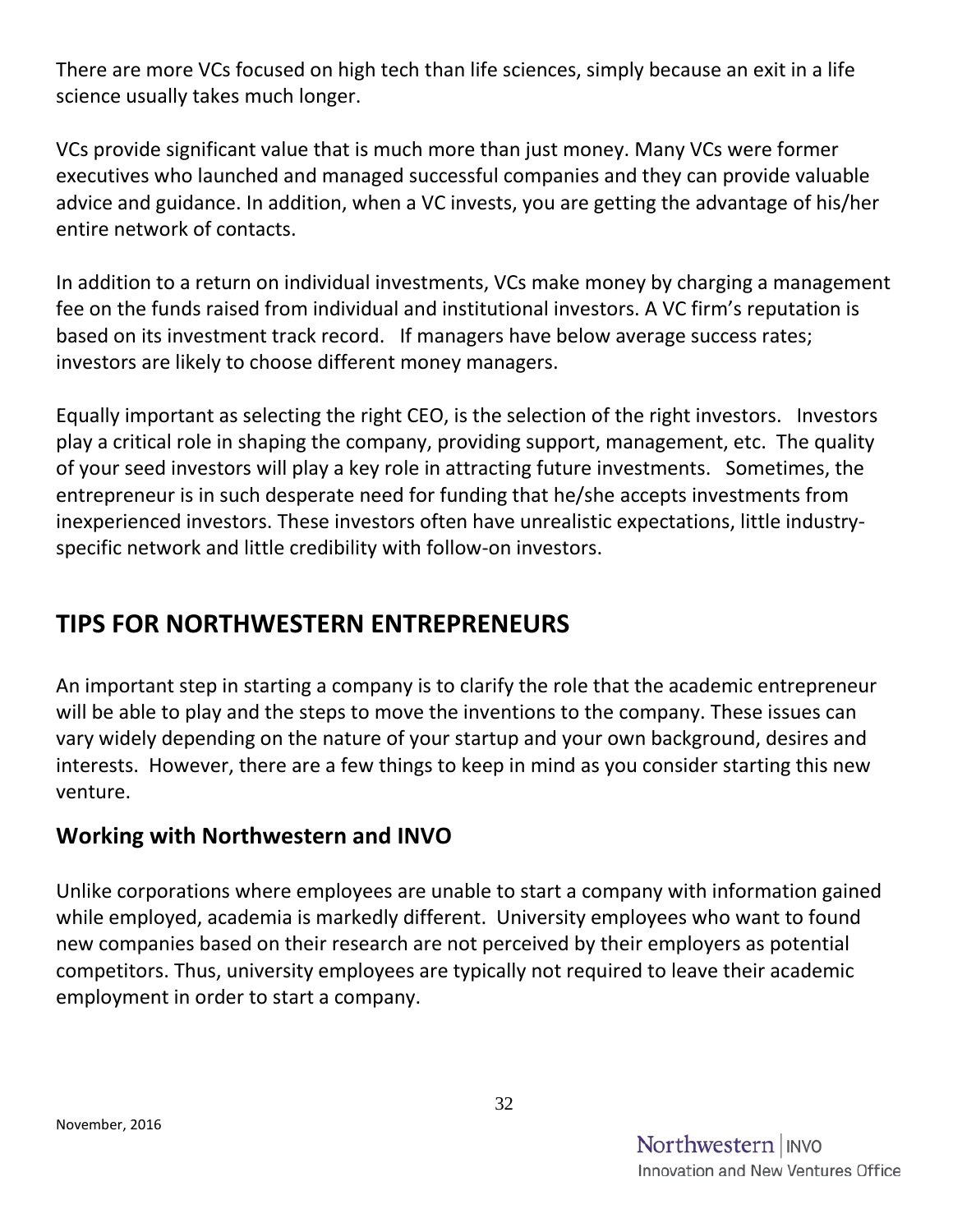Northwestern, like all academic institutions, has a variety of rules that may be applicable to a researcher's plans to start a company, including policies on intellectual property, conflict of interest, conflict of commitment, sponsored research, and outside consulting. All Northwestern policies are listed at [http://policies.northwestern.edu/.](http://policies.northwestern.edu/) Gaining University approval to start a new company is based on the full disclosure of proposed activities as they may pertain to these policies. The Innovation and New Ventures Office (INVO) has a number of resources relevant in forming the company.

The encouragement and support of startup company formation by Northwestern does not change Northwestern's other policies which remain fundamental to the University and its governance, such as the policies on conflict of interest, consulting, and other policies contained in the faculty handbook and elsewhere.

Northwestern employees on full time appointment or on partial leave (including half-time leave) may not be operating officers of such a commercial licensee. The positions of an operating officer, particularly in a startup, are normally considered to be "all-consuming" and would therefore create a conflict of commitment with the university appointment. Such positions include, without limitation, those of president, vice president, chief executive officer (CEO), chief operating officer (COO), chief financial officer (CFO) and chief technical officer (CTO). "Allowed" positions include: part-time employment (other than operating officers' positions) in such a company which does not interfere with the Northwestern appointment; consulting within the provisions of Northwestern's consulting policy, membership or chairmanship of a technical advisory board; or membership or chairmanship on a company's board of directors.

Northwestern faculty who wish to see the creation of a startup company but remain primarily committed to his/her Northwestern appointment should arrange for the employment of a CEO to take on the task of organizing and managing the startup.

The first three steps for the academic employees contemplating the formation of a new company based on their research are to: (1) disclose the invention: (2) disclose for potential conflicts of interest/effort; and (3) familiarize themselves with Northwestern's licensing agreements.

**INVENTION DISCLOSURE.** If the basis for starting the company is a discovery made in the laboratory, an invention disclosure needs to be submitted to INVO. If this is your first interaction with INVO, it may be helpful to consult with an INVO invention manager who handles similar technologies in advance of submitting the disclosure. Please call our office so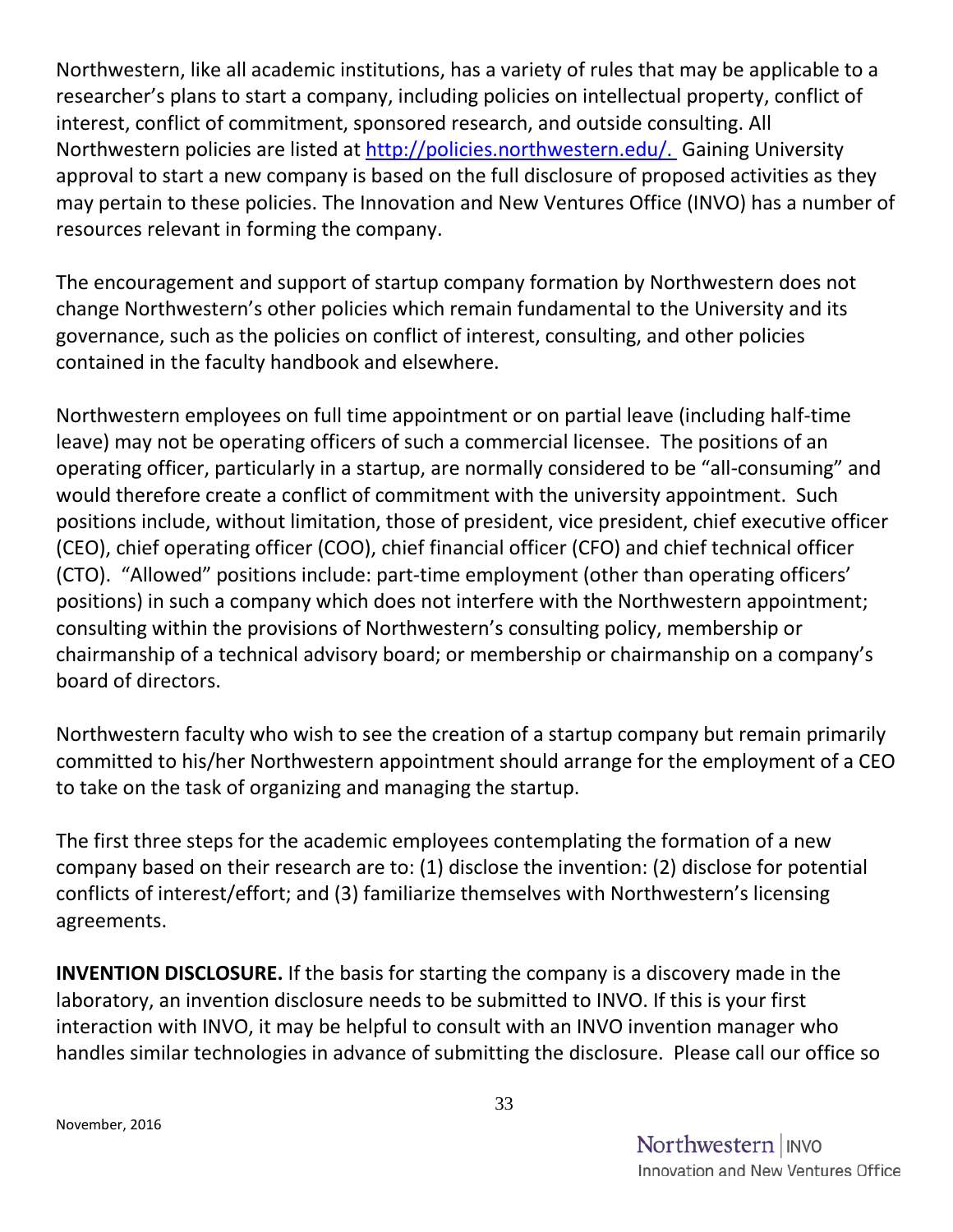that an invention manager can be assigned. INVO will determine whether there is protectable intellectual property (IP) associated with the discovery. Invention disclosure forms can be downloaded at:<http://www.invo.northwestern.edu/forms>

Northwestern will decide whether to pursue intellectual property protection or not. If Northwestern decides not to pursue IP protection, the invention will be released to the inventor, and the inventor will be free to pursue it on his /her own. The inventor will also be responsible for the legal costs associated with the IP and startup. If Northwestern decides to protect the invention, it will file a patent application and cover the legal costs associated with the application. Once the patent is issued, a startup may license the technology from Northwestern to gain the rights to develop and commercialize it. This process is broadly described as "technology transfer."

**CONFLICTS DISCLOSURE.** The second disclosure relates to the inventor's compliance with institutional conflict-of-interest and conflict-of-commitment policies. Such conflicts are a hot topic in the national media, professional organizations, and journals, as well as in hallway gossip. Being accused of having a conflict can severely damage one's reputation and future prospects. The federal agencies and academic entities have become quite attentive in enforcing their conflicts policies. Northwestern's policies in this area can be accessed at **[www.invo.northwestern.edu/policies](http://www.invo.northwestern.edu/policies)***.*

A conflict-of-commitment occurs when outside activities interfere with an individual's responsibilities under his or her academic position. Typically, institutional consulting policies allow academic personnel to spend a set amount of time per week or month doing outside professional work, which may include helping to launch a new company.

A conflict-of-interest exists when an individual's personal interests (e.g., equity holdings in a startup company) are perceived to influence that person's judgment when exercising his or her academic employment duties. Institutions require that the individual disclose and manage such potential conflicts. Because conflict-of-interest management can be a complicated business, especially if a researcher contemplates a startup company while remaining an academic employee, it is essential that the constraints on permissible activities are well understood. Conflict-of-interest management plans, are above all, concerned with protecting vulnerable parties, such as graduate students and human subjects participating in the research, who are under the charge of the academic entrepreneur.

Inventors should consult with their department chair and dean, as soon as they are ready to get serious about forming a new company, to lay out plans and receive feedback . *What is*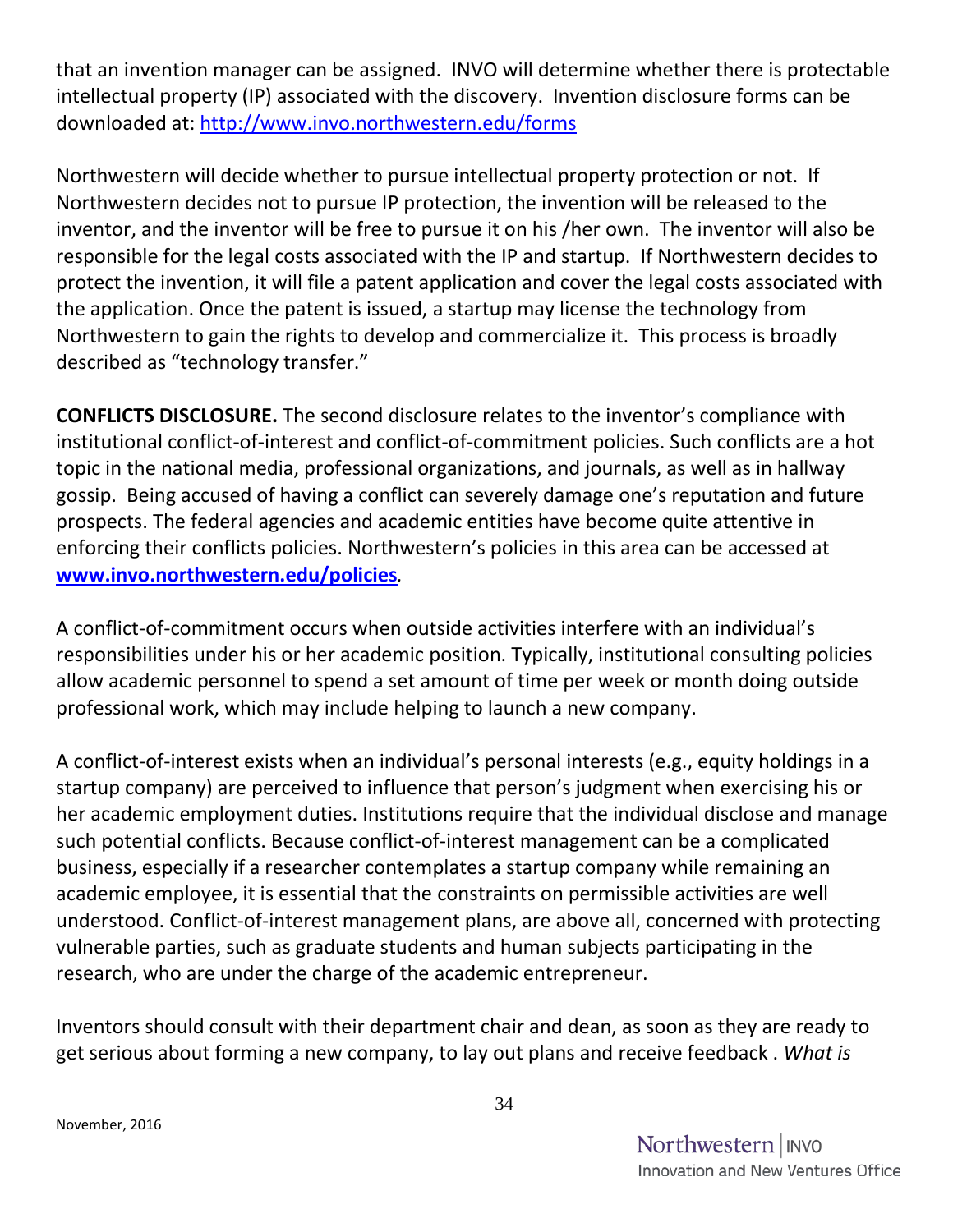*most important is that it is not about whether you think there is a conflict or not, but whether someone else might perceive one. When in doubt, disclose. It can save you a lot of heartache later on.*

## <span id="page-34-0"></span>**Disclosing information**

Once you decide to start a business, it is important to be careful on how much information is being disclosed to the public. Public disclosures could limit your ability to obtain patent rights. In addition, it might create the risk that somebody will copy your ideas.

If you are in a startup but have not licensed the invention, please consult your invention manager at INVO before making any public disclosures. The invention manager will let you know if signing a Confidentiality Disclosure Agreement (CDA) is necessary. Samples of CDAs are found at: [www.invo.northwestern.edu/forms/guidelines-confidentiality-agreements.](http://www.invo.northwestern.edu/forms/guidelines-confidentiality-agreements)

In general, it is wise not to provide too many details of the invention when communicating with an external party. Even when common interests are clear and further and more serious discussion is indicated, it is not necessary to provide all the details about the invention or the company. Most investors often do not want to learn confidential information until they have moved onto the stage of "due diligence" and are seriously contemplating an investment. At that point, if the startup has already optioned or licensed the technology, they should already have a template confidentiality (nondisclosure) agreement.

## <span id="page-34-1"></span>**Can I do research in my academic laboratory for my startup?**

Once the company is incorporated, all research related to the startup needs to be conducted within the startup. There are strict regulations forbidding startup companies from conducting the company's work within the walls of the academic institution. Using the university's facilities can result in grave penalties for the institution and the researcher.

Sometimes, however, the academic lab pursues basic research that is complementary to the company's product development work. In other instances, if proof-of-concept or reduction-topractice experimentation still needs to be done, the academic laboratory may be best equipped to perform the work. In these cases, the startup can enter a sponsored research agreement with the founder of the startup. Funding from startups to the founder's academic laboratory needs to be cleared by the Office of Sponsored Research and the School's conflictof-interest administrator. Often the founder is not allowed to receive the funds if he or she has a significant financial interest (i.e., stock or other ownership interest).

35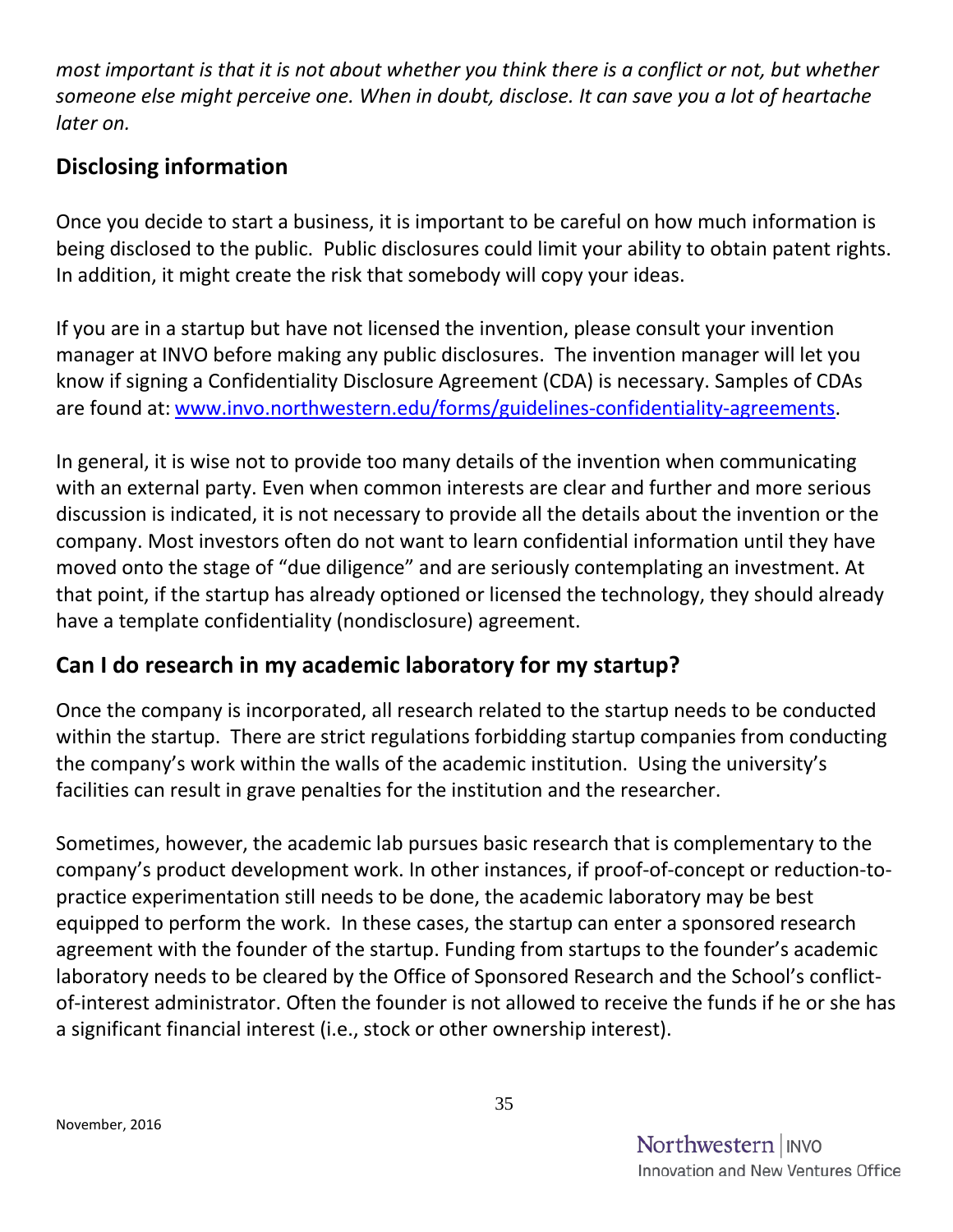Regardless, the faculty member will need to develop a plan for going forward with the research in such a manner that potential conflicts have been mitigated. Such plans generally pay special attention to graduate student and human subject involvement in the research and to public disclosure in publications resulting from the sponsored research, and to corporate ties. Ultimately, a research contract will be negotiated between the company and Northwestern through which the company will gain prospective licensing rights to the results of the research and any associated intellectual property. Contract negotiation is handled by the Office for Sponsored Research [\(http://www.research.northwestern.edu/osr/\)](http://www.research.northwestern.edu/osr/).

## <span id="page-35-0"></span>**Do I need an option or license for the startup?**

INVO encourages the founder to consider an option rather than a license. An option is fast and less expensive and, further, it gives the entrepreneur more time to raise funds. Legal fees for patent prosecution are typically deferred during the option period; however, the company agrees to reimburse INVO for such legal costs upon license execution. The company has an exclusive right to license the technology as long as the agreed upon conditions are met before the license option expires. *A term sheet, which sets forth all the business terms, is t*ypically attached to the option and can serve as a starting point for license negotiations.

Assuming there are not multiple potential licensees competing for a technology, INVO is generally willing to grant an exclusive option for 6 months at no charge to the licensee and term extensions are possible. The company has the right to exercise the option if agreed upon conditions are satisfied which might include raising a certain amount of capital, finding a CEO and completing a business plan.

## <span id="page-35-1"></span>**What to expect with the startup license**

Input from the inventor is important in licensing decisions. However, because of the inventor's potential conflicts-of-interest, he needs to negotiate with Northwestern from an "armslength" relationship. In general, Northwestern gives priority to startups founded by Northwestern researchers; however, agreements with faculty-initiated companies need to be reviewed carefully to ensure that Northwestern is justified in granting rights to the technology to the startup (as opposed to a larger company). For this reason, a startup must demonstrate that it is better positioned to commercialize the invention than another larger more established company.

It is important for the founder and the businessperson from the startup to be familiarized with the general license template and financial terms for startups at Northwestern. Please contact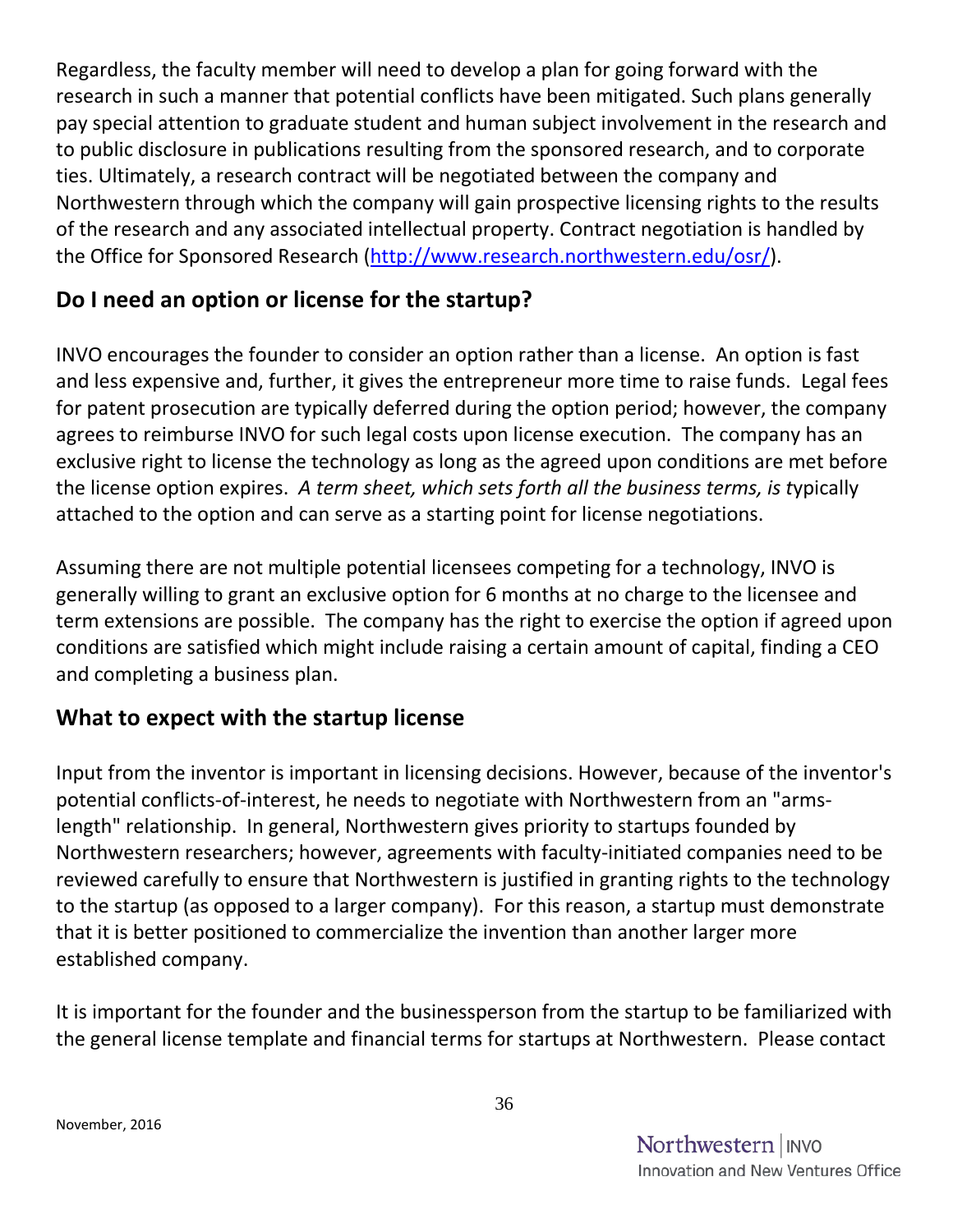your invention manager for a template. License negotiations can be very fast or take several months. In general, the length of the negotiation depends on the experience of the management team in transferring technology out of the university environment into a startup.

Universities are required by the [Bayh-Dole Act](https://en.wikipedia.org/wiki/Bayh%E2%80%93Dole_Act) to include diligence terms to ensure that significant progress is being made towards commercialization of the invention. Business and development plans are required. These plans need to include basic information such as: the company's purpose, a description of the technology, a market analysis, opportunity, stages for development, timelines, milestones, and a financing plan. The business plan is not a procedural manual but more of a high-level view of the startup's intended structure and function. Because business plans are subject to frequent revision as directions change, they are a snapshot of the company at a particular point in time. The exercise of writing the plan is itself invaluable in that it makes the entrepreneur confront the key aspects of building a new business and form realistic rationales for why he or she believes the company will be successful. Invention managers at INVO can provide a general template of a business plan.

Once the license is executed, the licensee will reimburse Northwestern for the legal costs associated with the prosecution of the IP. If, for some reason, extraordinary legal expenses have been accrued during the prosecution of the intellectual property, a reimbursement payment plan will be established to help the startup spread out costs over time in the short term.

Some general terms to expect in the license:

- Field of use restrictions, since a startup company often cannot develop all the applications of an invention.
- Performance milestones expected by the company which may include completion of an acceptable business plan; putting the initial management team in place; product development stages; clinical and/or market testing; initial rounds for financing; commercial product introduction ("first commercial sales"); and/or minimum revenue targets during the first five years.
- Equity, milestone payments and royalties to the university because Northwestern invested resources, salaries, and space in the creation of the IP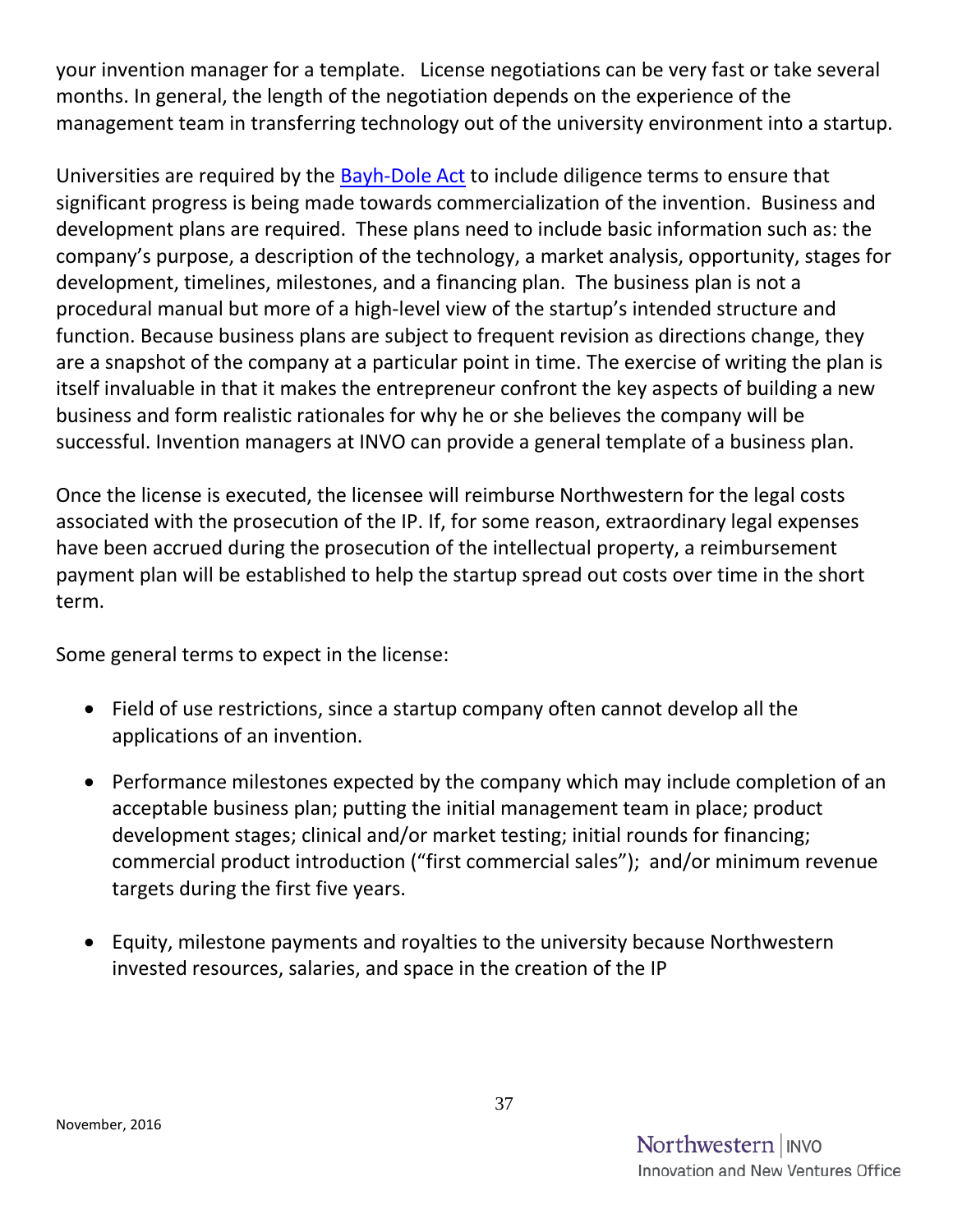- Maintenance fees to ensure that the company is serious about developing the invention. In order to help the startup, the maintenance fees may be delayed/waived the first year.
- Requirement of sufficient insurance as specified by Northwestern University.

## <span id="page-37-0"></span>**Leading sources of frustration for the academic entrepreneur**

A startup moves at varying speeds, alternating between dizzyingly fast periods at high energy to other periods when the process seems stalled. These latter periods are the ones that the entrepreneur seems to find the most frustrating. Much of the frustration is based upon a mismatch of expectations. We list some of the leading sources of frustration among academic entrepreneurs below.

- **1. Raising Capital**. A company without a clearly articulated and credible business opportunity (the so-called "value proposition") will not be able to raise money. Even federal grant programs such as SBIR and STTR require a viable product-commercialization plan for Phase II awards. Academic entrepreneurs must make sure that the company is pursuing markets, not technology.
- 2. **Frustrations with the University - IP assignment:** You thought that you owned the IP on which your company is to be based. Unless your research findings are already in the public domain, inventions that are created at Northwestern belong to the University under the provisions of the Patent and Invention Policy. This means the startup is required to negotiate an IP license with Northwestern to have rights to use IP the startup needs to build its business. It is important to make full disclosures of your plans to the institution's technology transfer office before going too far down the road in starting the company especially before dealing with potential investors.
- 3. **Frustrations with the University - COI:** Conflicts-of-interest review and approval entail more than checking a few boxes on a form. Full disclosure, often in face-to-face meetings, is necessary.
- 4. **Relationships with business partners dissolve.** Being partners with people in a business is not the same as being in research collaboration with them. The pressures associated with a business may bring out behaviors in friends and colleagues that you wish you had never seen. A frayed personal relationship can be one of the most difficult things to endure in a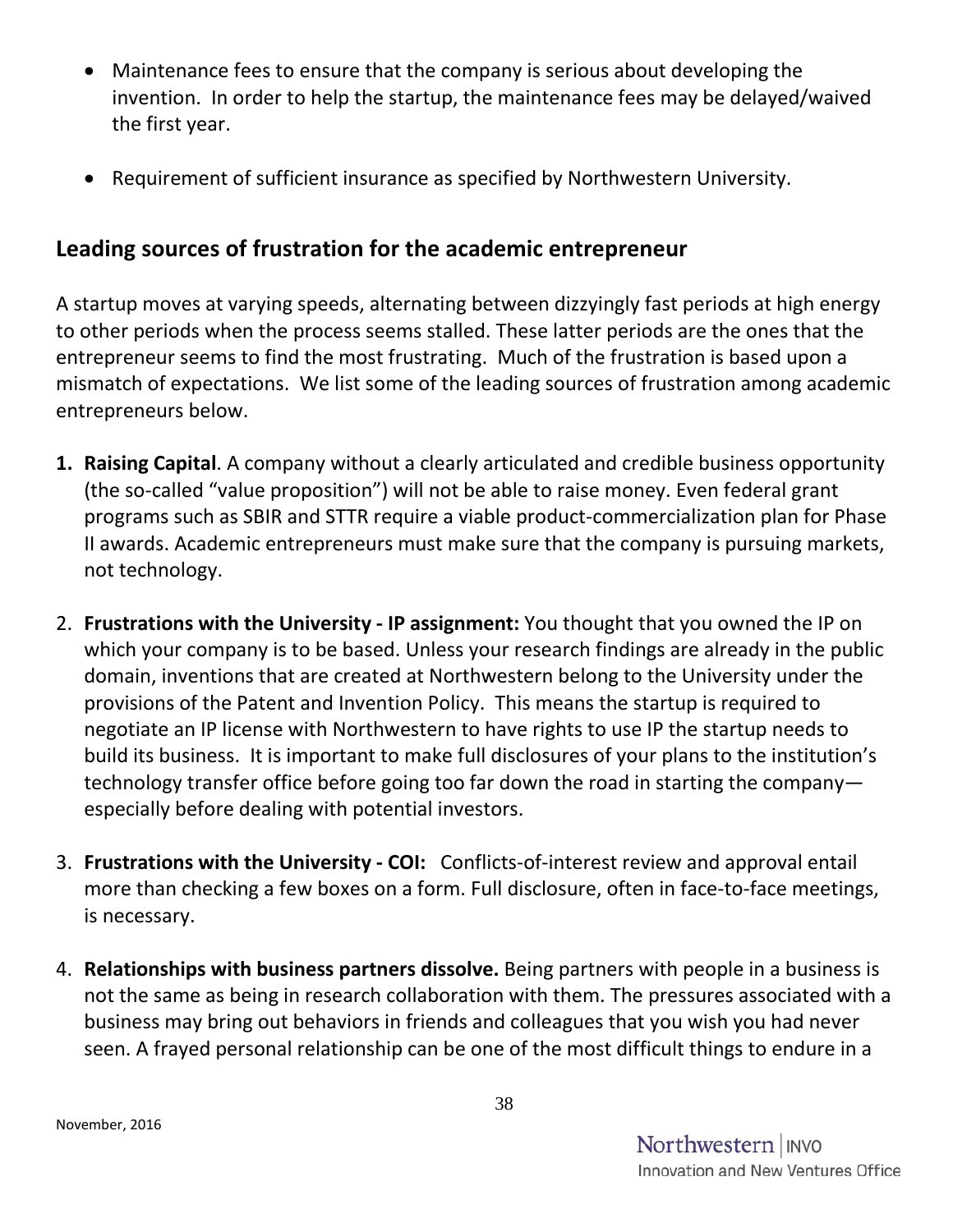startup, especially when you are legally still partners with the individual (e.g. through stock ownership). It is thus essential that you understand the motivations, visions, and goals of your co-founders, both on the science and the business sides, before you enter into partnership with them.

- 5. **You have to replace the CEO ---again and again.** Do not pick your CEO merely by the fact that he or she has had "business experience." All too often, the business person in a nascent company lacks the right experience or skills to run a startup in the company's particular industry. Replacing the CEO not only takes a great deal of time, but also may dissipate any momentum the company has built as well as depress staff morale.
- 6. **Your and the CEO's visions for the company are at odds.** No matter who is right in such a situation, if the investors decide to back the CEO your vision is unlikely to prevail. Thus, you may have to compromise "for the good of the company" in order to remain a key player. The fundamental role of compromise in a young company's success is a departure from the academic culture, which typically rewards independence. If the business is to be successful, you must be willing to listen, communicate effectively, and trust the expertise and business acumen of your partners.
- 7. **Relationships with investors sour.** Sometimes investors, think that academic discoveries are much closer to the market than they actually are. They may not have the patience for the ups and downs of an extended period of R&D. This disconnect may result from the investors' lack of familiarity with the industry (so-called "dumb money") or their having been given an unrealistically optimistic plan for product development. It is, therefore, very much in the academic entrepreneur's interest to be as realistic as possible about R&D timelines when courting investors.
- 8. **Verbal promises have not been kept.** In the heady days of forming a new company, when everyone is excited about growing a new venture, a plethora of items are discussed and many promises are made. All too often, however, promises are not documented. A year or two later, those who made them either claim they do not remember doing so or are disinclined to make good on them. Handshakes are nice, but you should get such matters in writing, especially when related to money or stock.
- 9. **Starting and growing the company are consuming too much time.** Do not underestimate how much time it will take to form a new company. With the initial vision for the company, the founder will be called on to impart that vision to CEO candidates, potential investors, and numerous other people during networking activities. Because of the host of